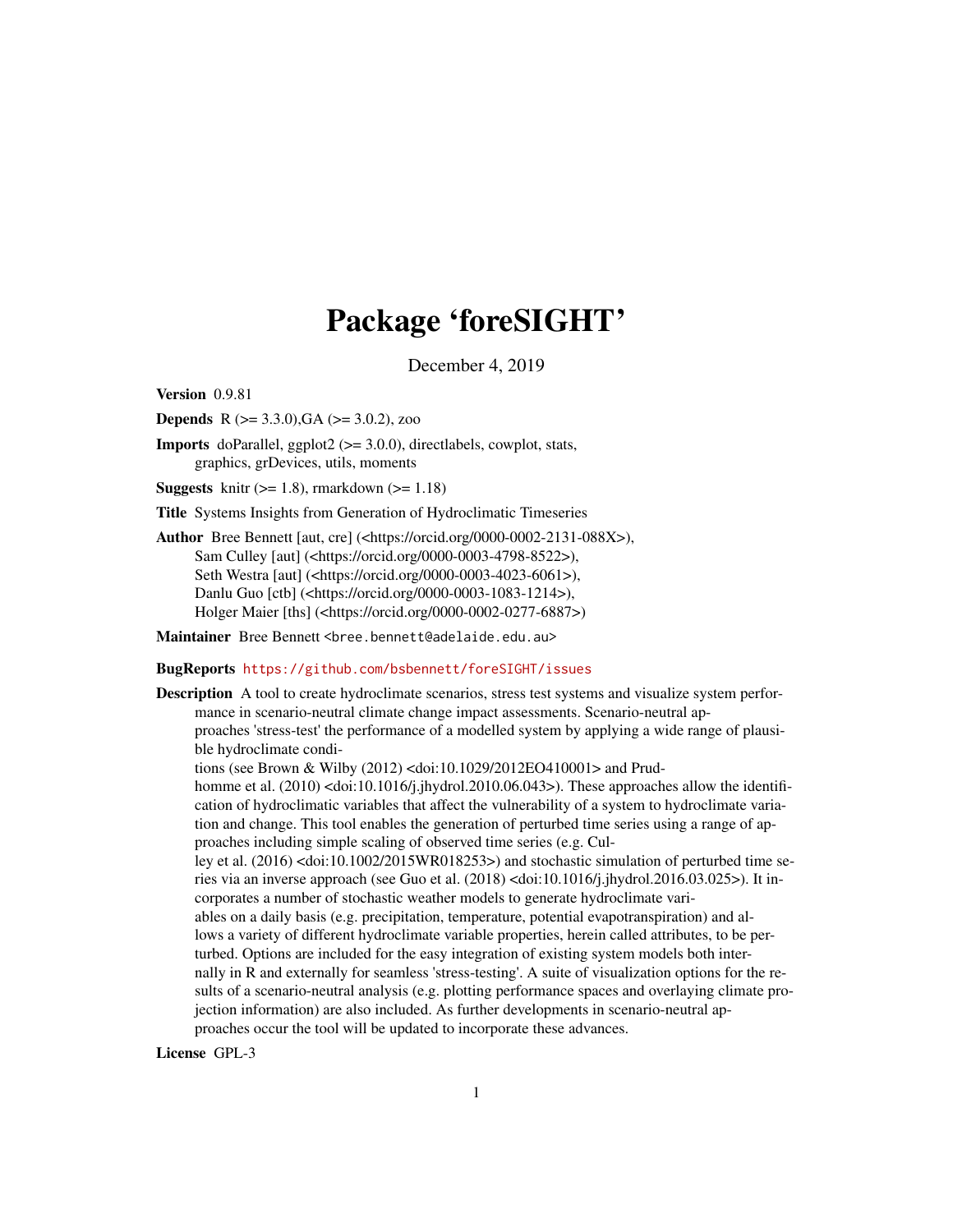<span id="page-1-0"></span>NeedsCompilation no VignetteBuilder knitr Repository CRAN Date/Publication 2019-12-04 06:30:04 UTC

## R topics documented:

| Index |                                                                                                                     | 35             |
|-------|---------------------------------------------------------------------------------------------------------------------|----------------|
|       |                                                                                                                     |                |
|       |                                                                                                                     |                |
|       |                                                                                                                     |                |
|       |                                                                                                                     |                |
|       |                                                                                                                     |                |
|       |                                                                                                                     |                |
|       |                                                                                                                     |                |
|       |                                                                                                                     |                |
|       |                                                                                                                     |                |
|       |                                                                                                                     |                |
|       |                                                                                                                     |                |
|       |                                                                                                                     |                |
|       |                                                                                                                     |                |
|       | $devScenario Clean \dots \dots \dots \dots \dots \dots \dots \dots \dots \dots \dots \dots \dots \dots \dots \dots$ | $\overline{8}$ |
|       |                                                                                                                     | $\overline{7}$ |
|       |                                                                                                                     |                |

attributeCalculator *attributeCalculator*

#### Description

Calculates the attributes of a supplied set of time series data.

#### Usage

```
attributeCalculator(obs = NULL,
                   attSel = NULL,
                    slice = NULL,
                   window = 10)
```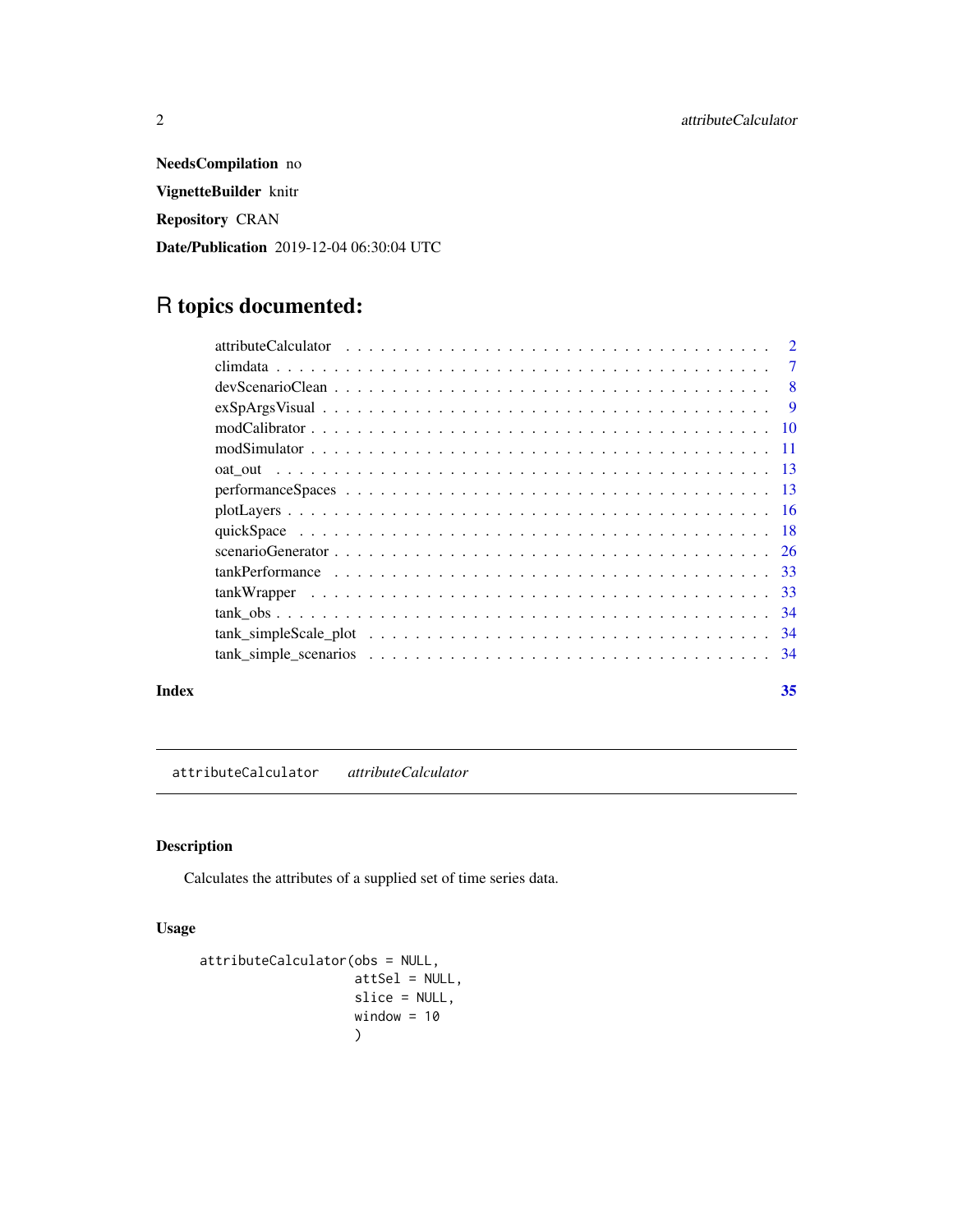#### Arguments

| obs    | A data frame of observed climate data in the form Year Month Day P Temp.                                                                                          |
|--------|-------------------------------------------------------------------------------------------------------------------------------------------------------------------|
| attSel | A character vector of climate attributes selected for calculation. A list of all<br>supported attributes can be found in details below.                           |
| slice  | Optional argument. A scalar value indicating the last year (e.g. 2050) of the<br>supplied time series that is used as in input for attribute calcualtion.         |
| window | the period (number of years) over which the attributes are calcualted. Note: the<br>window is the number of years taken before the slice year. Default set at 10. |

#### Details

The list of attributes supported by attSel are:

- "P\_ann\_tot\_m"
- "P\_ann\_R10\_m"
- "P\_ann\_maxDSD\_m"
- "P\_ann\_maxWSD\_m"
- "P\_ann\_P99\_m"
- "P\_ann\_dyWet99p\_m"
- "P\_ann\_ratioWS\_m"
- "Temp\_ann\_avg\_m"
- "Temp\_ann\_P5\_m"
- "Temp\_ann\_P95\_m"
- "Temp\_ann\_F0\_m"
- "P\_ann\_dyWet\_m"
- "P\_ann\_DSD\_m"
- "P\_seas\_tot\_cv"
- "P\_mon\_tot\_cv"
- "P\_ann\_avgWSD\_m"
- "P\_ann\_avgDSD\_m"
- "P\_JJA\_avgWSD\_m"
- "P\_MAM\_avgWSD\_m"
- "P\_DJF\_avgWSD\_m"
- "P\_SON\_avgWSD\_m"
- "P\_JJA\_avgDSD\_m"
- "P\_MAM\_avgDSD\_m"
- "P\_DJF\_avgDSD\_m"
- "P\_SON\_avgDSD\_m"
- "Temp\_ann\_GSL\_m"
- "Temp\_ann\_CSL\_m"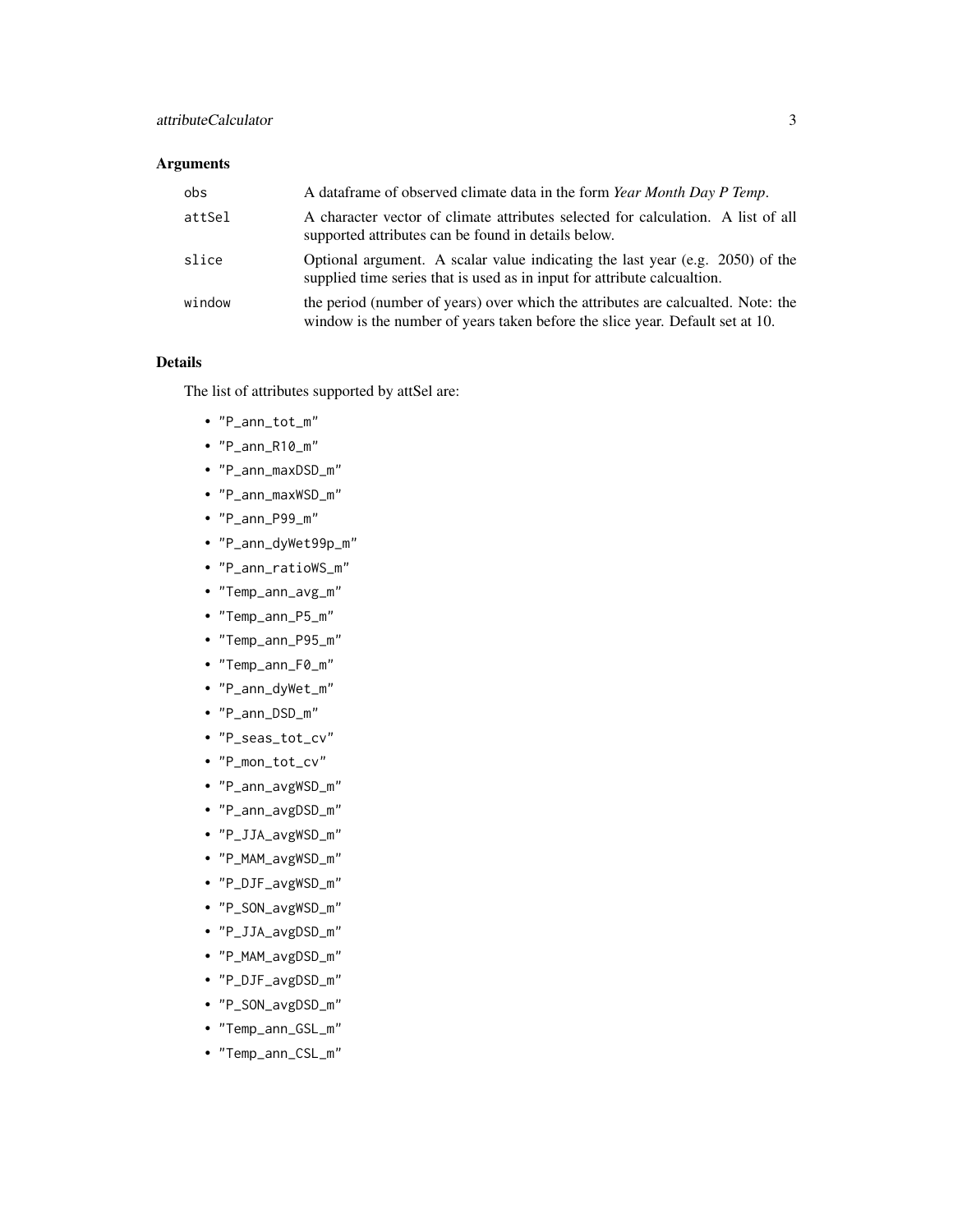- "P\_JJA\_dyWet\_m"
- "P\_MAM\_dyWet\_m"
- "P\_DJF\_dyWet\_m"
- "P\_SON\_dyWet\_m"
- "P\_JJA\_tot\_m"
- "P\_MAM\_tot\_m"
- "P\_DJF\_tot\_m"
- "P\_SON\_tot\_m"
- "P\_ann\_nWet\_m"
- "P\_ann\_dyAll\_m"
- "P\_JJA\_dyAll\_m"
- "P\_MAM\_dyAll\_m"
- "P\_DJF\_dyAll\_m"
- "P\_SON\_dyAll\_m"
- "PET\_ann\_avg\_m"
- "PET\_ann\_tot\_m"
- "PET\_ann\_rng\_m"
- "Temp\_ann\_rng\_m"
- "PET\_ann\_90pX\_m"
- "P\_ann\_90X\_m"
- "P\_ann\_seasRatio\_m"
- "PET\_ann\_P5\_m"
- "PET\_ann\_P95\_m"
- "P\_Jan\_tot\_m"
- "P\_Feb\_tot\_m"
- "P\_Mar\_tot\_m"
- "P\_Apr\_tot\_m"
- "P\_May\_tot\_m"
- "P\_Jun\_tot\_m"
- "P\_Jul\_tot\_m"
- "P\_Aug\_tot\_m"
- "P\_Sep\_tot\_m"
- "P\_Oct\_tot\_m"
- "P\_Nov\_tot\_m"
- "P\_Dec\_tot\_m"
- "Temp\_JJA\_avg\_m"
- "Temp\_MAM\_avg\_m"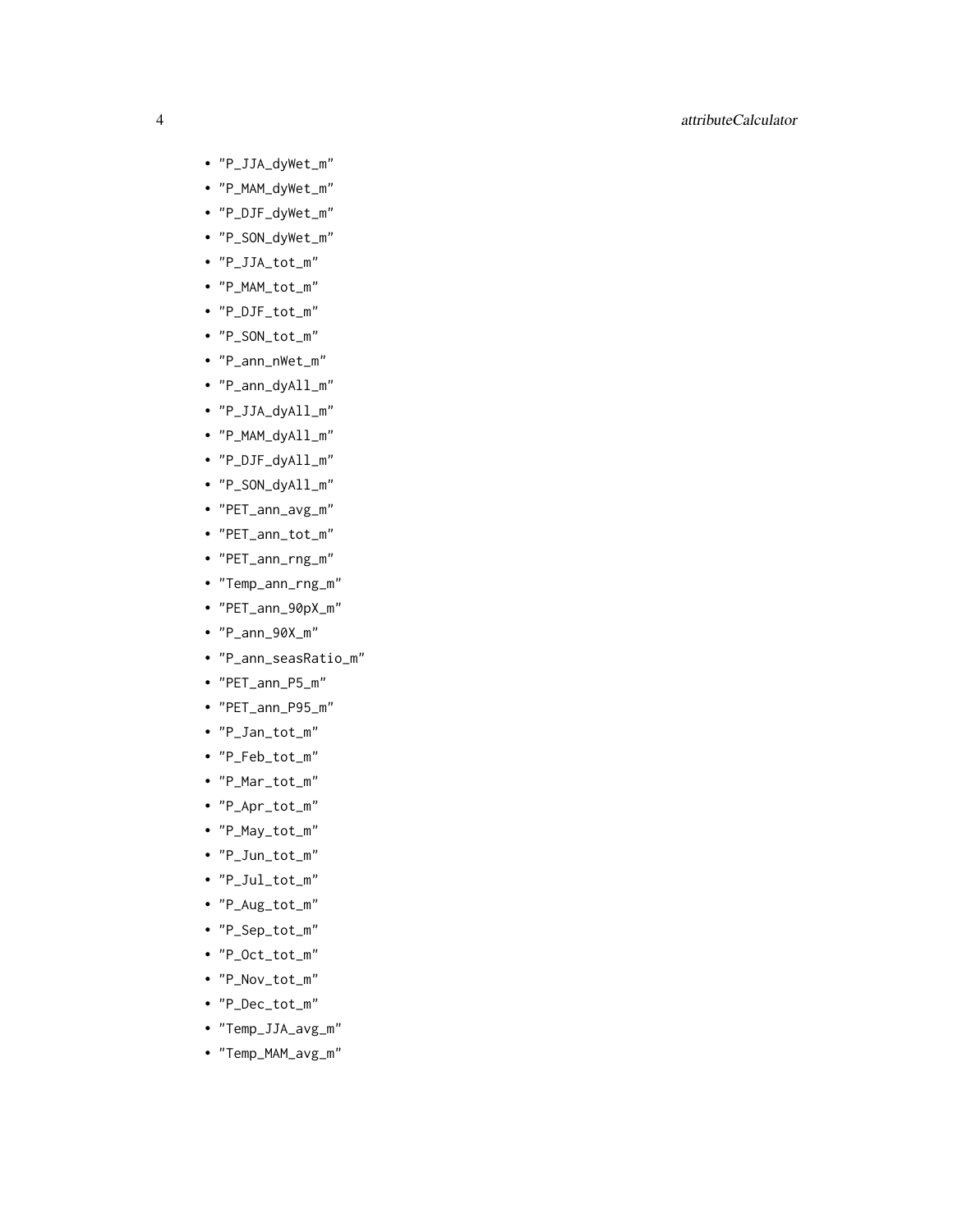- "Temp\_DJF\_avg\_m"
- "Temp\_SON\_avg\_m"
- "Temp\_Jan\_avg\_m"
- "Temp\_Feb\_avg\_m"
- "Temp\_Mar\_avg\_m"
- "Temp\_Apr\_avg\_m"
- "Temp\_May\_avg\_m"
- "Temp\_Jun\_avg\_m"
- "Temp\_Jul\_avg\_m"
- "Temp\_Aug\_avg\_m"
- "Temp\_Sep\_avg\_m"
- "Temp\_Oct\_avg\_m"
- "Temp\_Nov\_avg\_m"
- "Temp\_Dec\_avg\_m"
- "PET\_JJA\_avg\_m"
- "PET\_MAM\_avg\_m"
- "PET\_DJF\_avg\_m"
- "PET\_SON\_avg\_m"
- "PET\_JJA\_tot\_m"
- "PET\_MAM\_tot\_m"
- "PET\_DJF\_tot\_m"
- "PET\_SON\_tot\_m"
- "PET\_Jan\_tot\_m"
- "PET\_Feb\_tot\_m"
- "PET\_Mar\_tot\_m"
- "PET\_Apr\_tot\_m"
- "PET\_May\_tot\_m"
- "PET\_Jun\_tot\_m"
- "PET\_Jul\_tot\_m"
- "PET\_Aug\_tot\_m"
- "PET\_Sep\_tot\_m"
- "PET\_Oct\_tot\_m"
- "PET\_Nov\_tot\_m"
- "PET\_Dec\_tot\_m"
- "PET\_Jan\_avg\_m"
- "PET\_Feb\_avg\_m"
- "PET\_Mar\_avg\_m"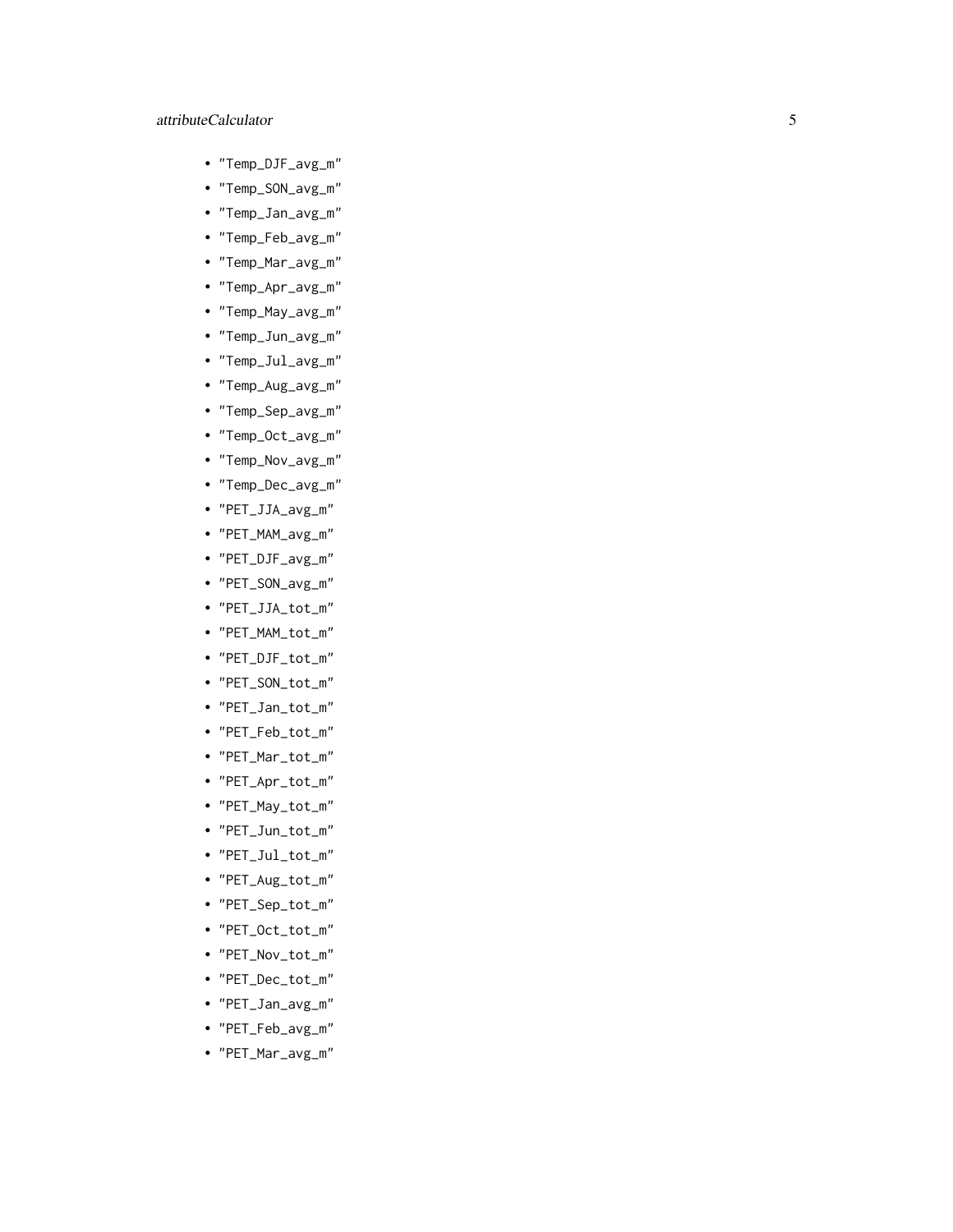- "PET\_Apr\_avg\_m"
- "PET\_May\_avg\_m"
- "PET\_Jun\_avg\_m"
- "PET\_Jul\_avg\_m"
- "PET\_Aug\_avg\_m"
- "PET\_Sep\_avg\_m"
- "PET\_Oct\_avg\_m"
- "PET\_Nov\_avg\_m"
- "PET\_Dec\_avg\_m"
- "PET\_ann\_seasRatio\_m"
- "Radn\_ann\_avg\_m"
- "Radn\_ann\_tot\_m"
- "Radn\_ann\_rng\_m"
- "Radn\_ann\_P5\_m"
- "Radn\_ann\_P95\_m"
- "Radn\_JJA\_avg\_m"
- "Radn\_MAM\_avg\_m"
- "Radn\_DJF\_avg\_m"
- "Radn\_SON\_avg\_m"
- "Radn\_JJA\_tot\_m"
- "Radn\_MAM\_tot\_m"
- "Radn\_DJF\_tot\_m"
- "Radn\_SON\_tot\_m"
- "Radn\_Jan\_tot\_m"
- "Radn\_Feb\_tot\_m"
- "Radn\_Mar\_tot\_m"
- "Radn\_Apr\_tot\_m"
- "Radn\_May\_tot\_m"
- "Radn\_Jun\_tot\_m"
- "Radn\_Jul\_tot\_m"
- "Radn\_Aug\_tot\_m"
- "Radn\_Sep\_tot\_m"
- "Radn\_Oct\_tot\_m"
- "Radn\_Nov\_tot\_m"
- "Radn\_Dec\_tot\_m"
- "Radn\_Jan\_avg\_m"
- "Radn\_Feb\_avg\_m"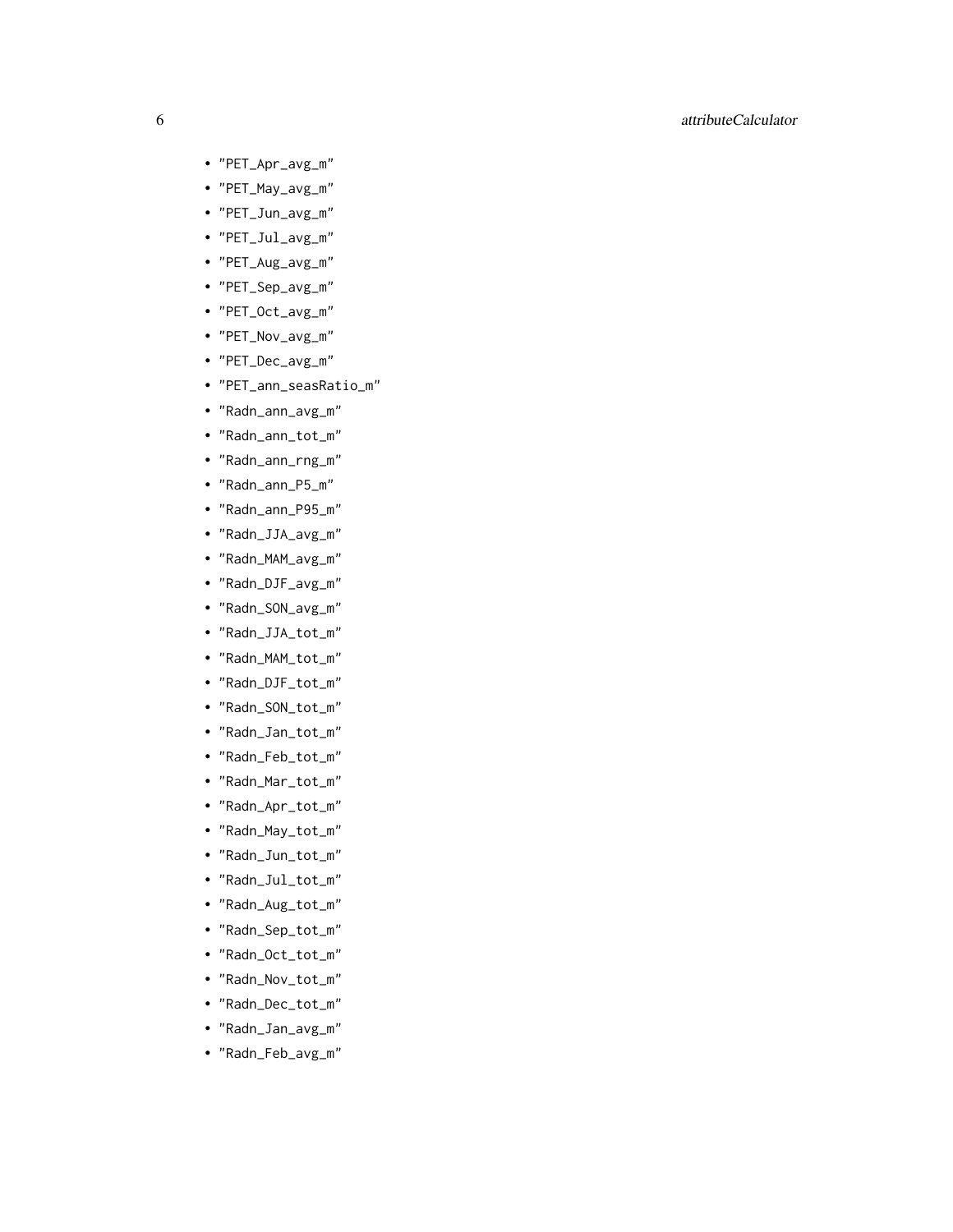#### <span id="page-6-0"></span>climdata **7**

- "Radn\_Mar\_avg\_m"
- "Radn\_Apr\_avg\_m"
- "Radn\_May\_avg\_m"
- "Radn\_Jun\_avg\_m"
- "Radn\_Jul\_avg\_m"
- "Radn\_Aug\_avg\_m"
- "Radn\_Sep\_avg\_m"
- "Radn\_Oct\_avg\_m"
- "Radn\_Nov\_avg\_m"
- "Radn\_Dec\_avg\_m"
- "Radn\_ann\_seasRatio\_m"

#### Examples

```
###Example 1 - calculate attributes for full length of data
data(tankDat)
attSel=c("P_ann_tot_m","P_ann_dyWet_m","P_ann_dyAll_m")
out=attributeCalculator(obs = tank_obs,
                        attSel = attSel,
                        slice=NULL,
                        window=NULL)
```
climdata *Example climate projection data*

#### Description

A dataframe of climate projection data for superposition on performance spaces via plotLayers

#### Format

climdata is a dataframe with 12 rows and 3 columns

climdata A dataframe of climate attributes and performance in the form *P\_ann\_tot\_m Temp\_ann\_avg\_m performance*.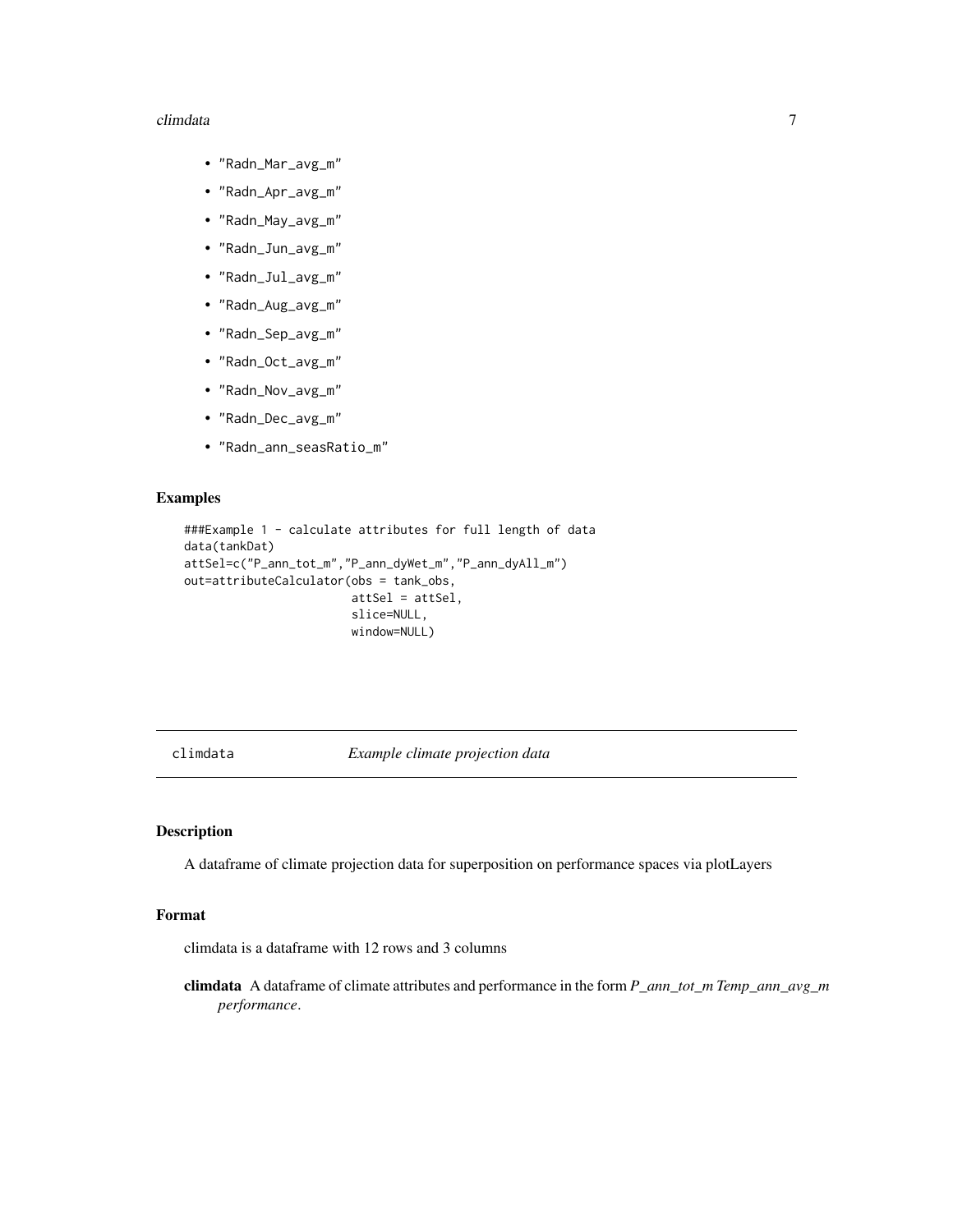<span id="page-7-0"></span>devScenarioClean *devScenarioClean*

#### Description

Takes the IO="dev" output of scenariogenerator and repacks it into the IO="verbose" style.

#### Usage

```
devScenarioClean(obs=NULL,
                 optimArgs=NULL,
                 attPerturb=NULL,
                 attHold=NULL,
                 attPenalty=NULL,
                 modelTag=NULL,
                 modelInfoMod=list(),
                 exSpArgs=NULL,
                 simDirectory=NULL,
                 nSeed=NULL,
                 nRep=NULL,
                 repack=FALSE
                 )
```
#### Arguments

| obs        | A dataframe of observed climate data in the form Year Month Day P Temp.                                                                                                                           |
|------------|---------------------------------------------------------------------------------------------------------------------------------------------------------------------------------------------------|
| optimArgs  | A list controlling the search algorithm with the following components:                                                                                                                            |
|            | pcrossover a value of probability of crossover. Defaults to 0.8.                                                                                                                                  |
|            | pmutation a value of probability of mutation. Defaults to 0.1                                                                                                                                     |
|            | maxiter a value of the maximum number of generations. Defaults to 50                                                                                                                              |
|            | maxFitness a value of the stopping criteria. Defaults to 0.001                                                                                                                                    |
|            | popSize a value of the population size. Defaults to 100                                                                                                                                           |
|            | run a value of an alternative stopping criteria - consecutive runs without im-<br>provement in fitness. Defaults to 0.001                                                                         |
|            | seed a value of the random seed. Defaults to 1234.                                                                                                                                                |
|            | parallel specifies if parallel computing should be used. Defaults to False.<br>Can be set to the number of desired cores, or TRUE, where it will detect the<br>number of available cores and run. |
|            | keepBest specifies if the optimisation should keep the best solution in each<br>generation. Defaults to TRUE.                                                                                     |
|            | lambda mult A multiplier used during the optimisation for primary attributes.<br>Defaults to zero.                                                                                                |
| attPerturb | A character vector of climate attributes to hold at a target. A list of all supported<br>attributes can be found under shown under details below.                                                 |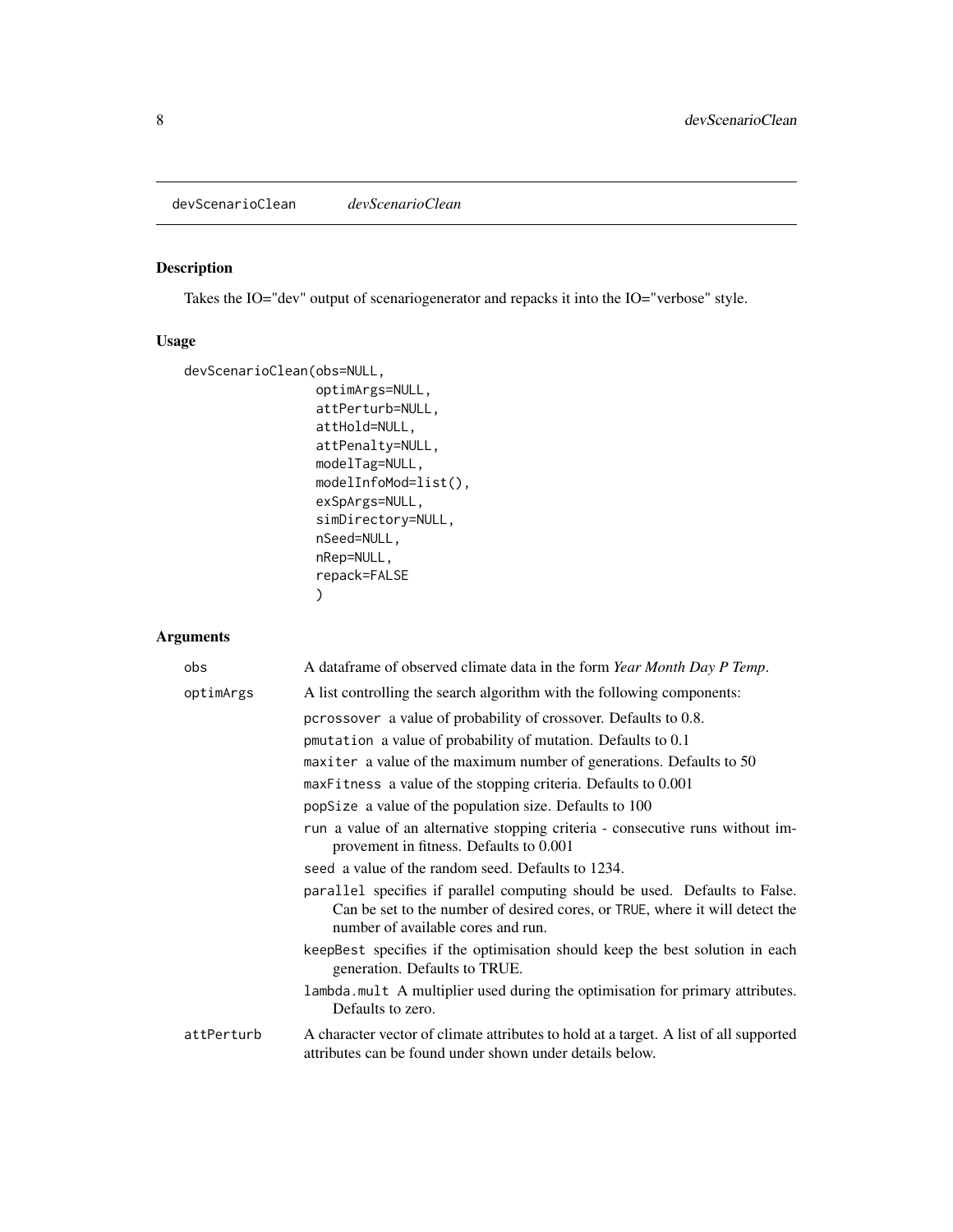<span id="page-8-0"></span>exSpArgsVisual 9

| attHold      | A character vector of climate attributes to hold at a target. A list of all supported<br>attributes can be found under shown under details below.                                                                                                                                                                                                        |
|--------------|----------------------------------------------------------------------------------------------------------------------------------------------------------------------------------------------------------------------------------------------------------------------------------------------------------------------------------------------------------|
| attPenalty   | A character vector of climate attributes to place specific focus on during target-<br>ing via the use of a penalty function during the optimisation process.                                                                                                                                                                                             |
| modelTag     | A character vector of which stochastic models to use to create each climate<br>variable. Supported tags are shown under details below.                                                                                                                                                                                                                   |
| modelInfoMod | A list containing information for modifying stochastic model bounds and defin-<br>ing fixed parameters.                                                                                                                                                                                                                                                  |
| exSpArgs     | a list to control the exposure space creation with the following components:                                                                                                                                                                                                                                                                             |
|              | type a string that specifies the type of sampling. Defaults to regular spacing.                                                                                                                                                                                                                                                                          |
|              | samp a vector indicating the number of targets for each attribute in attSel.                                                                                                                                                                                                                                                                             |
|              | bounds a list containing elements for attributes listed in attSel, where each at-<br>tribute has bounds specified. This should be a single value for a stationary<br>target, and a vector of min and max change for primary attributes. Works<br>with samp to create number of step sizes. Defaults with samp to only re-<br>produce historical weather. |
| simDirectory | A string used to label the output directory.                                                                                                                                                                                                                                                                                                             |
| nSeed        | A scalar used to specify the number of seeds (in this case replicates) for the<br>stochastic generation of time series.                                                                                                                                                                                                                                  |
| nRep         | A scalar that indicates the total number of files (i.e. no. targets x n seeds)                                                                                                                                                                                                                                                                           |
| repack       | If TRUE writes .csv files of all collates scenarios.                                                                                                                                                                                                                                                                                                     |

#### Details

Repackages output from IOmode="dev" runs of sceanariogenerator function.

exSpArgsVisual *exSpArgsVisual*

#### Description

Visualizes the geometry of a 2D exposure space. This visualizer only works for 2d spaces (samples of 2 attributes).

#### Usage

exSpArgsVisual(exSpArgs=NULL )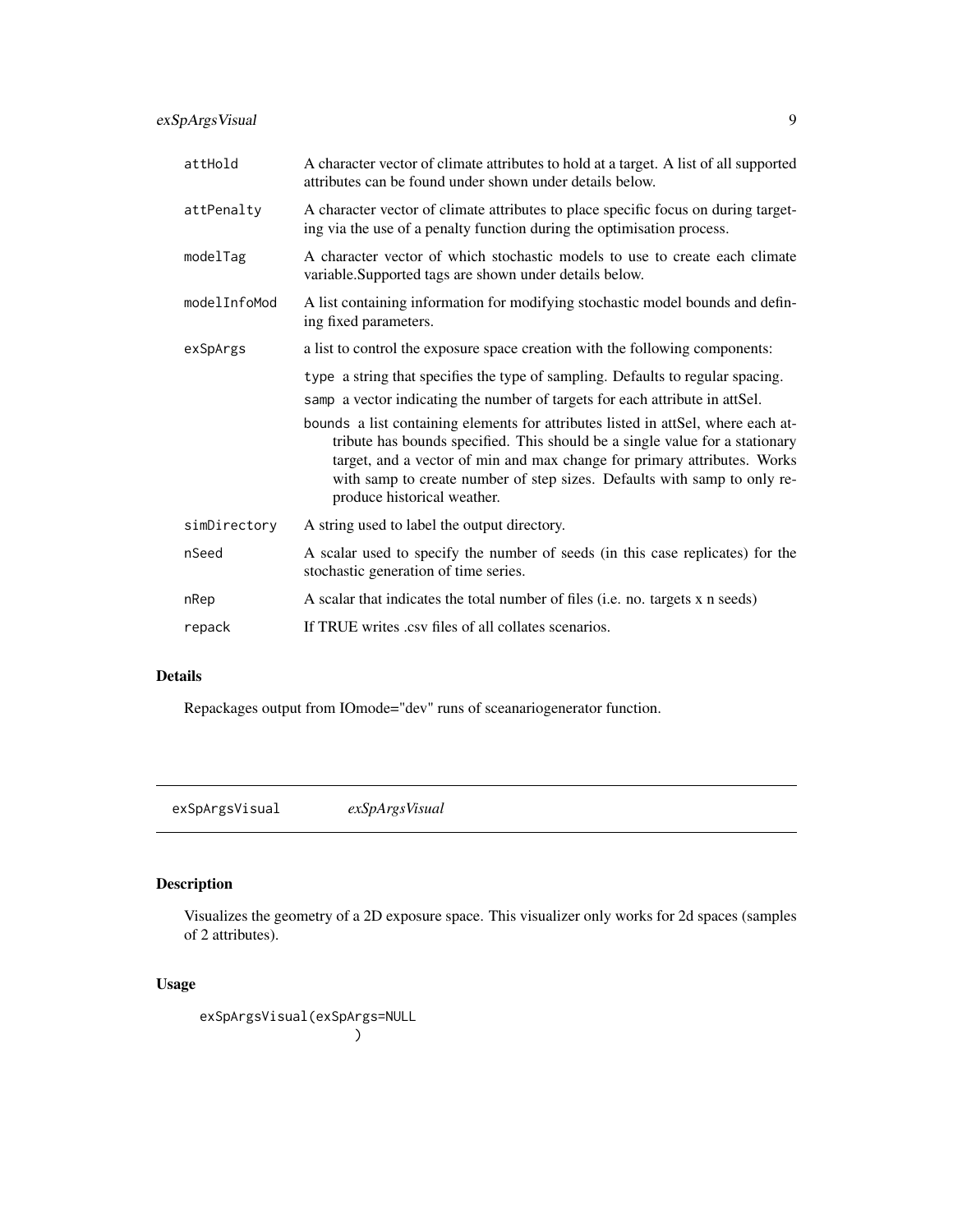#### <span id="page-9-0"></span>Arguments

| exSpArgs | a list to control the exposure space creation with the following components:      |
|----------|-----------------------------------------------------------------------------------|
|          | type a string that specifies the type of sampling. Defaults to regular spacing.   |
|          | samp a vector indicating the number of targets for each attribute in attSel.      |
|          | bounds a list containing elements for attributes listed in attSel, where each at- |
|          | tribute has bounds specified. This should be a single value for a stationary      |
|          | target, and a vector of min and max change for primary attributes. Works          |
|          | with samp to create number of step sizes. Defaults with samp to only re-          |
|          | produce historical weather.                                                       |

#### Examples

```
library(foreSIGHT) ###Load package
###Example 1 - visualize a 2D exposure space.
exSpArgs=list(type="regGrid",
             samp=c(5,7),
             bounds=list(P_ann_tot_m=c(0.7,1.3),
                        Temp_ann_avg_m=c(-3,3)))
#windows()
exSpArgsVisual(exSpArgs=exSpArgs)
```
modCalibrator *modCalibrator*

#### Description

Calibrates weather generator models specified using modelTag.

#### Usage

```
modCalibrator(obs = NULL,
             modelTag = NULL)
```
#### Arguments

| obs      | A dataframe of observed climate data in the form <i>Year Month Day P Temp.</i> |
|----------|--------------------------------------------------------------------------------|
| modelTag | A character vector of which stochastic models to use to create each climate    |
|          | variable. Supported tags are shown in under details below.                     |

#### Details

modelTag provides the main function with requested models. modelTag is vector of any of the following supported models:

• "Simple-ann"a simple annual scaling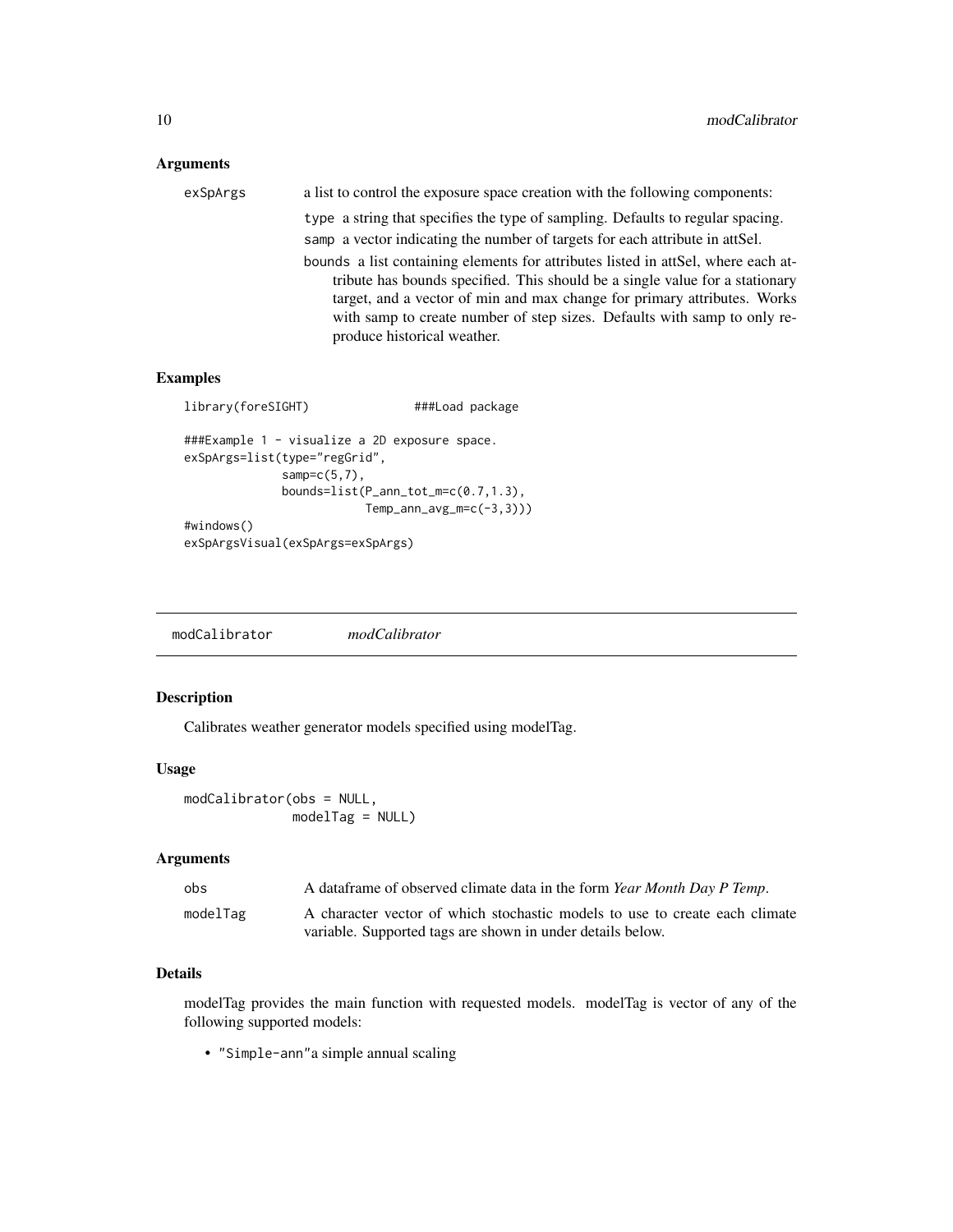#### <span id="page-10-0"></span>modSimulator 11

- "P-ann-wgen"a four parameter annual rainfall model
- "P-seas-wgen"a 16 parameter seasonal rainfall model
- "P-har6-wgen"a harmonic rainfall model with 6 periods
- "P-har12-wgen"a harmonic rainfall model
- "P-har12-wgen-FS"a harmonic rainfall model where seasonality is fixed (phase angles must be specified via modelInfoMod=list("P-har12-wgen-FS"=fixedPars= $c(x,x,x,x)$ )
- "P-har26-wgen"a harmonic rainfall model
- "P-2har26-wgen"a double harmonic rainfall model
- "Temp-har26-wgen"a harmonic temperature model not conditional on rainfall
- "Temp-har26-wgen-wd"a harmonic temperature model dependent on wet or dry day
- "Temp-har26-wgen-wdsd"a harmonic temperature model where standard deviation parameters are dependent on wet or dry day
- "PET-har12-wgen"a harmonic potential evapotranspiration model
- "PET-har26-wgen"a harmonic potential evapotranspiration model
- "PET-har26-wgen-wd"a harmonic potential evapotranspiration model dependent on wet or dry day
- "Radn-har26-wgen"a harmonic solar radiation model (MJ/m2)

#### Examples

```
data(tankDat) #Load tank data (tank\_obs)modelTag=c("P-ann-wgen","Temp-har26-wgen") #Select a rainfall and a temperature generator
out<- modCalibrator(obs = tank_obs, #Calibrate models
                modelTag = modelTag)
```
modSimulator *modSimulator*

#### **Description**

Simulates using weather generator models specified using modelTag.

#### Usage

```
modSimulator(datStart=NULL,
             datFinish=NULL,
             modelTag=NULL,
             parS=NULL,
             seed=NULL,
             file=NULL,
             IOmode="suppress"
             )
```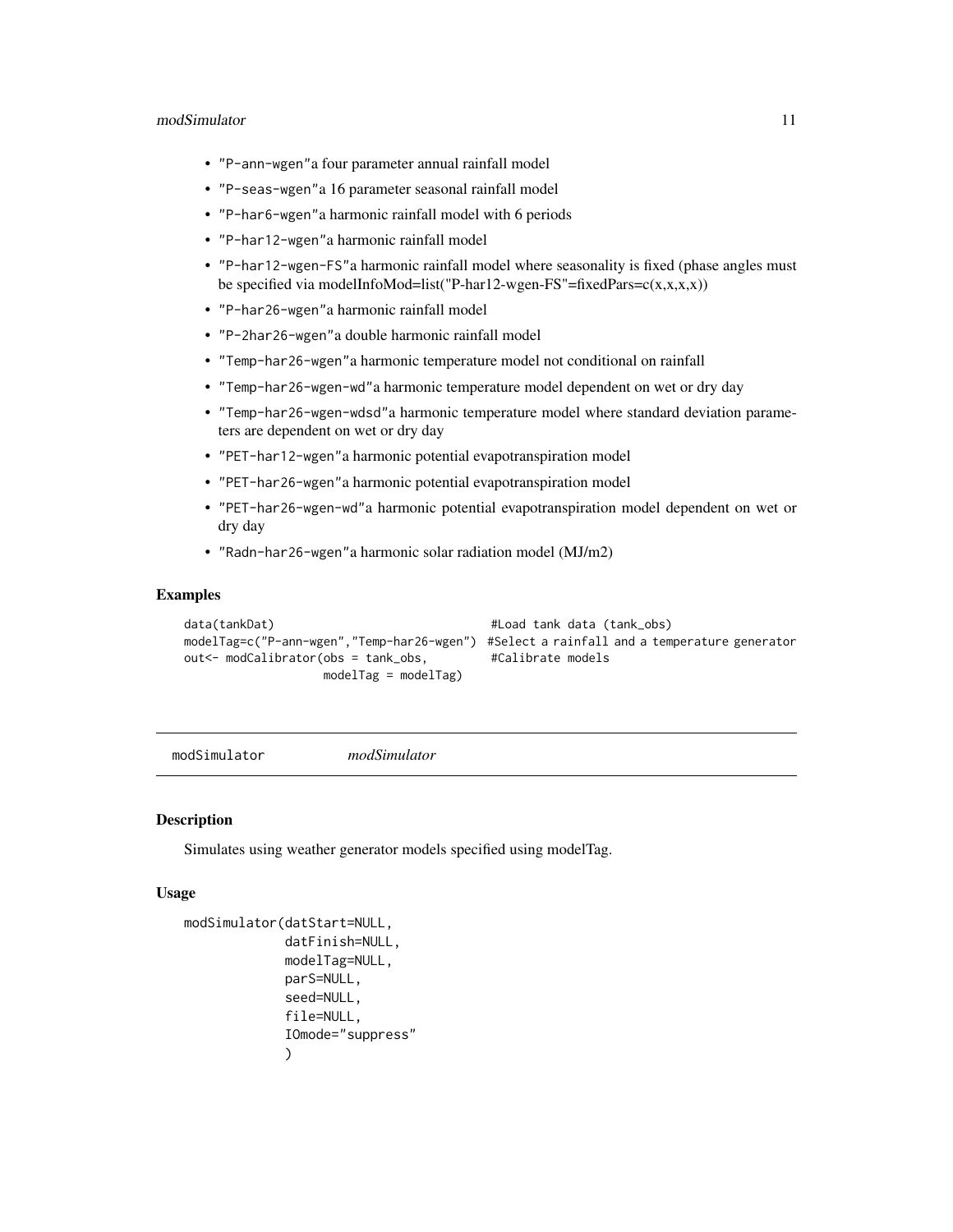#### **Arguments**

| datStart  | A date string in an accepted date format e.g. "01-10-1990".                                                                         |
|-----------|-------------------------------------------------------------------------------------------------------------------------------------|
| datFinish | A date string in an accepted date format e.g. "01-10-1990". Must occur after<br>datStart.                                           |
| modelTag  | A character vector of which stochastic models to use to create each climate<br>variable. Supported tags are shown in details below. |
| pars      | A list (names must match supplied modelTags) containing numeric vectors of<br>model parameters.                                     |
| seed      | Numeric. Seed value supplied to weather generator.                                                                                  |
| file      | Character. Specifies filename for simulation output.                                                                                |
| IOmode    | A string that specifies the input-output mode for the time series = "verbose",<br>"dev" or "suppress".                              |

#### Details

modelTag provides the main function with requested models. modelTag is vector of any of the following supported models:

- "Simple-ann"a simple annual scaling
- "P-ann-wgen"a four parameter annual rainfall model
- "P-seas-wgen"a 16 parameter seasonal rainfall model
- "P-har6-wgen"a harmonic rainfall model with 6 periods
- "P-har12-wgen"a harmonic rainfall model
- "P-har12-wgen-FS"a harmonic rainfall model where seasonality is fixed (phase angles must be specified via modelInfoMod=list("P-har12-wgen-FS"=fixedPars= $c(x,x,x,x)$ )
- "P-har26-wgen"a harmonic rainfall model
- "P-2har26-wgen"a double harmonic rainfall model
- "Temp-har26-wgen"a harmonic temperature model not conditional on rainfall
- "Temp-har26-wgen-wd"a harmonic temperature model dependent on wet or dry day
- "Temp-har26-wgen-wdsd"a harmonic temperature model where standard deviation parameters are dependent on wet or dry day
- "PET-har12-wgen"a harmonic potential evapotranspiration model
- "PET-har26-wgen"a harmonic potential evapotranspiration model
- "PET-har26-wgen-wd"a harmonic potential evapotranspiration model dependent on wet or dry day
- "Radn-har26-wgen"a harmonic solar radiation model (MJ/m2)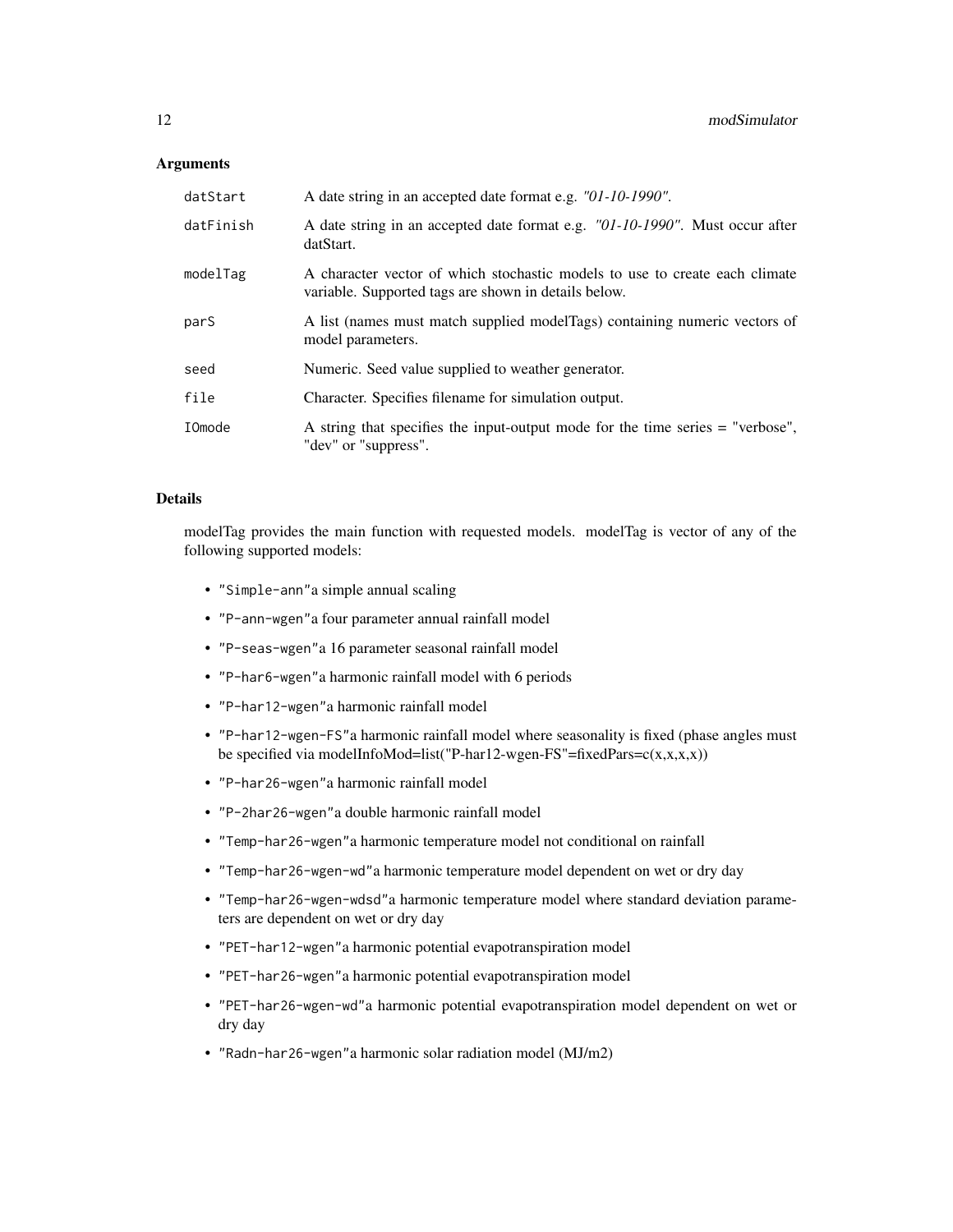#### <span id="page-12-0"></span>oat\_out 13

#### Examples

```
## Not run:
data(tankDat); obs=tank_obs #Get observed data
modelTag=c("P-har12-wgen","Temp-har26-wgen") #Select models
pars=modCalibrator(obs=obs,modelTag=modelTag) #Calibrate models
sim=modSimulator(datStart="1970-01-01", #Simulate!
               datFinish="1999-12-31",
               modelTag=modelTag,
               parS=pars,
               seed=123,
               file=paste0("tester.csv"),
               IOmode="verbose")
plot(sim$P[1:365]) \qquad \qquad \qquad #Plot first year of rainfall
## End(Not run)
```
oat\_out *One-at-a-time testing scenarios for use in tank model example*

#### Description

A list of example one-at-a-time testing scaling scenarios

<span id="page-12-1"></span>performanceSpaces *performanceSpaces*

#### Description

Simulates and maps system performance using climate scenarios generated using [scenarioGenerator](#page-25-1). Currently only visualises 2D panels.

#### Usage

```
performanceSpaces(data = NULL,
                  plotTag = NULL,
                  plotArgs = NULL,
                  systemModel = NULL,
                  systemArgs = NULL,
                  simDirectory = "Simulation1",
                  performance=NULL,
                  IOmode="suppress"
                  )
```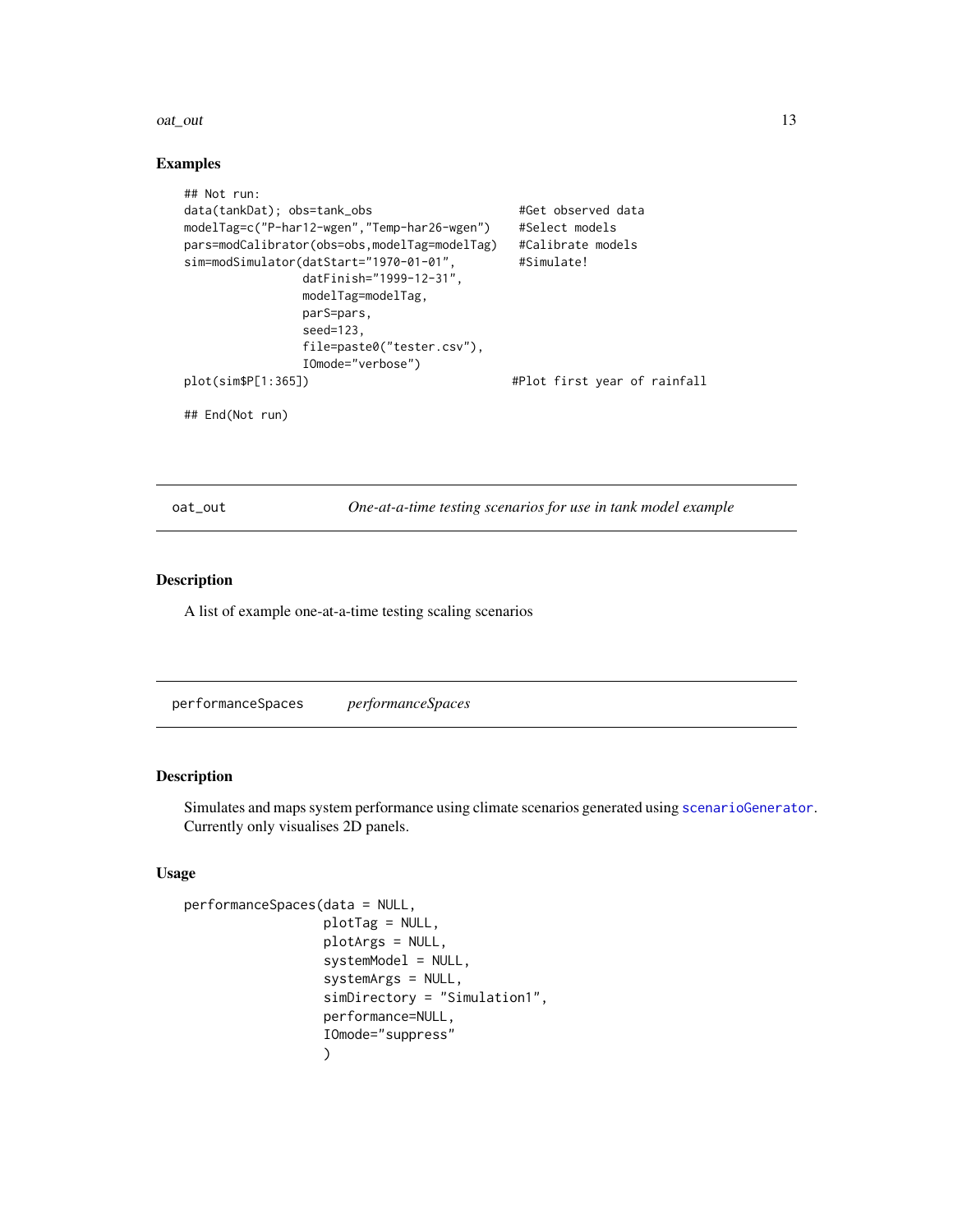#### <span id="page-13-0"></span>Arguments

| data          | A list containing data frames of the form Year Month Day P Temp output from<br>scenarioGenerator                                                                                                    |
|---------------|-----------------------------------------------------------------------------------------------------------------------------------------------------------------------------------------------------|
| plotTag       | A character vector which designates how the performance space is visualised.<br>Options are: "Heat", "Contours" or "OAT".                                                                           |
| plotArgs      | A list controlling how the performance space is visualised with the following<br>components:                                                                                                        |
|               | title a string that is used as the title label.                                                                                                                                                     |
|               | legendtitle a string that is used to label the legend.                                                                                                                                              |
|               | xlim x axis limits.                                                                                                                                                                                 |
|               | ylim y axis limits.                                                                                                                                                                                 |
|               | performancelimits z axis limits.                                                                                                                                                                    |
|               | <b>lowfill</b> a string specifying the colour for lower values of performance. Default<br>is "red". For use with plotTag="Heat".                                                                    |
|               | highfill a string specificying the colour for the high values of performance. De-<br>fault is "yellow". A colour ramp will be created between this and the lowfill.<br>For use with plotTag="Heat". |
|               | contour a TRUE/FALSE toggle for whether or not contour lines are overlaid.<br>Default is TRUE. For use with plotTag="Heat".                                                                         |
|               | contourlevels a vector specifying the levels at which controus will be drawn.<br>For use with $plotTag = "Contours".$                                                                               |
| systemModel   | a function name. The function name of the system model used to generate sys-<br>tem performance. The system model must have the arguments <i>data</i> and sys-<br>temArgs.                          |
| systemArgs    | A list containing all the arguments that are required to control the system model.                                                                                                                  |
| simDirectory  | A string used to label the output directory.                                                                                                                                                        |
| performance   | A vector of performance values from an external system model.                                                                                                                                       |
| <b>IOmode</b> | A string that specifies the input-output mode for the scenarios = "verbose", "dev"<br>or "suppress".                                                                                                |

#### Value

Returns a 2D plot of system performance.

#### See Also

See Also: [scenarioGenerator](#page-25-1) and [plotLayers](#page-15-1)

#### Examples

```
## Not run:
data(tankSimpleScale)
# tank_simple_scenarios<-scenarioGenerator(obs=tank_obs,
                        modelTag = modelTag,
```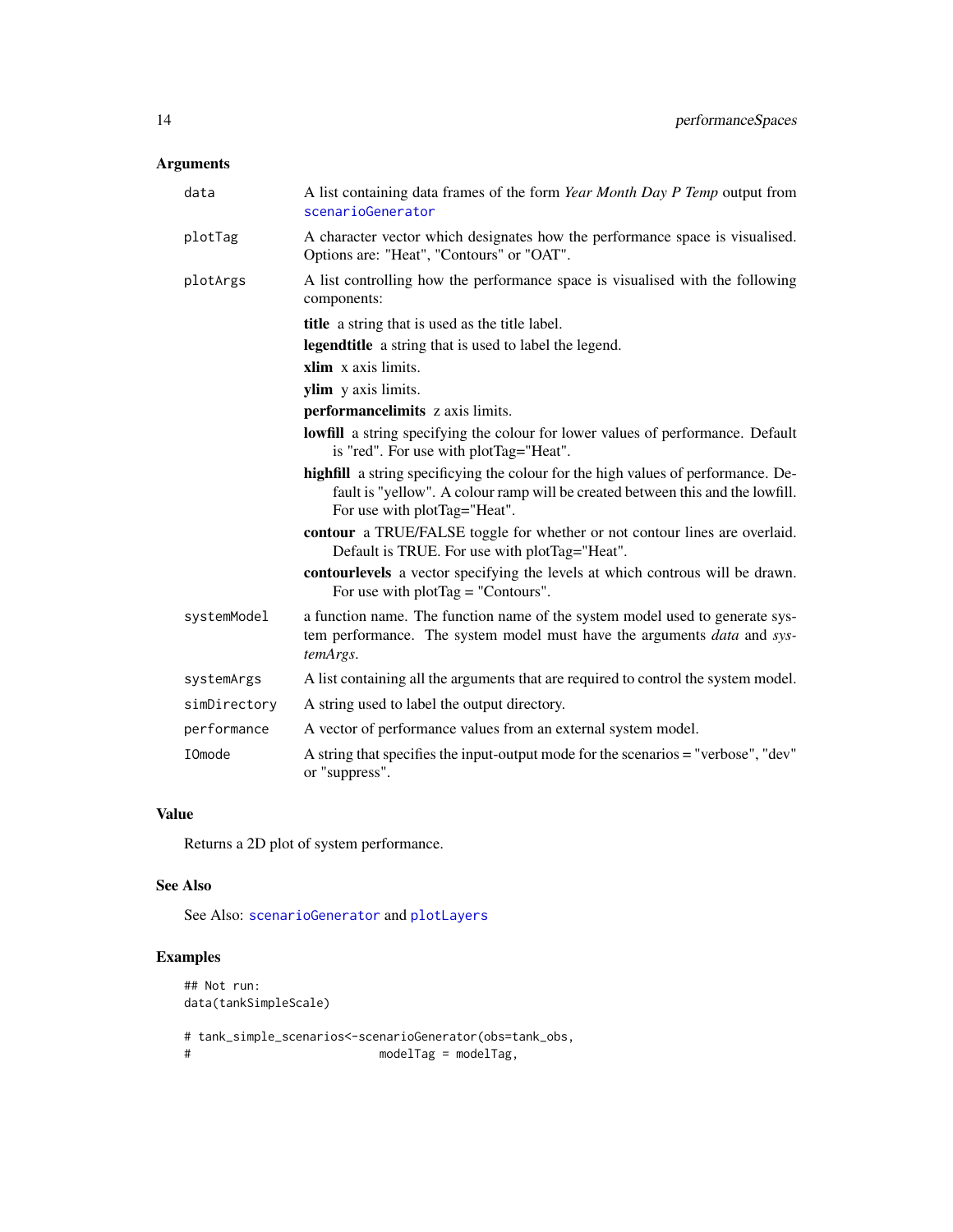performanceSpaces 15

```
# attPerturb=attPerturb,
# exSpArgs = exSpArgs)
# Example 1: Heat Map Example
systemArgs<-list(roofArea=100,
                nPeople=1,
                tankVol=2000,
                firstFlush=1,
                write.file=FALSE,
                metric="reliability")
plotArgs=list(title="Scenario Neutral Space",
              legendtitle="Reliability",
              xlim=c(-2,2),
              ylim=c(0.7,1.3),
              performancelimits=c(0.6,0.85))
plot<-performanceSpaces(data=tank_simple_scenarios,
                      plotTag="Heat",
                       systemModel = tankWrapper,
                       systemArgs = systemArgs)
plot$plot
# Note options
# plotArgs$contour=FALSE
# plotArgs$lowfill="antiquewhite" ###From supported R colour names
# plotArgs$highfill="#88CCEE" ###Hexidecimal specification also okay
## End(Not run)
## Not run:
#Example 2
result<-performanceSpaces(data=tank_simple_scenarios,
                        plotTag = "Contours",
                        plotArgs=plotArgs,
                         systemModel = tankWrapper,
                         systemArgs = systemArgs)
result$plot
## End(Not run)
#Example 3
## Not run:
plotArgs$contourlevels=c(0.67,0.71)
result<-performanceSpaces(data=tank_simple_scenarios,
                        plotTag = "Contours",
                         plotArgs=plotArgs,
                         systemModel = tankWrapper,
                         systemArgs = systemArgs)
```
result\$plot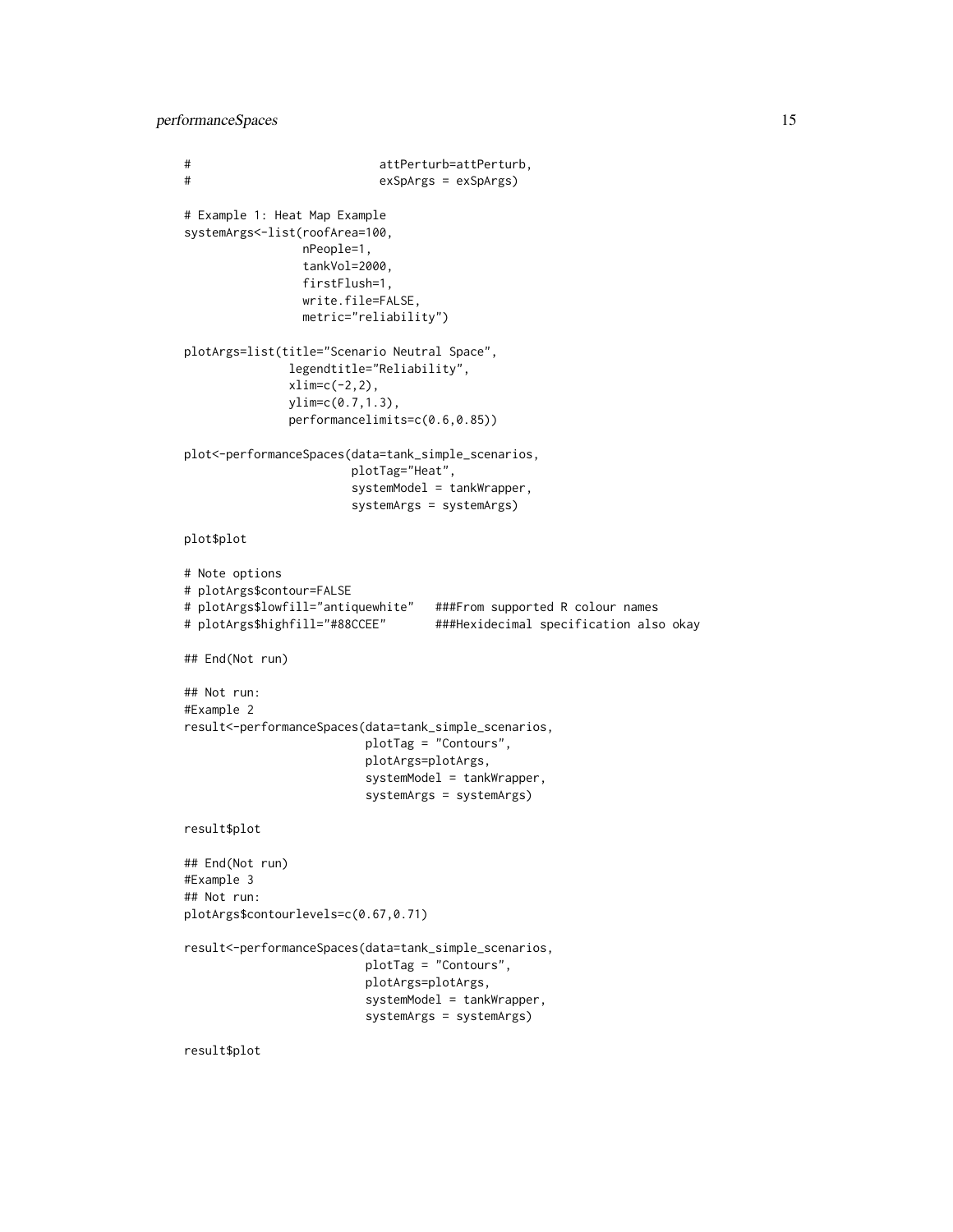```
## End(Not run)
## Not run:
###Example 4 - One-at-a-time/"OAT" plot
data(oatScenarios)
systemArgs=list(roofArea=50,
                 nPeople=1,
                 tankVol=3000,
                 firstFlush=1,
                 write.file=FALSE,
                 metric="reliability")
plotArgs=list(title="Scenario Neutral Space",
               legendtitle="Reliability",
               xlim=c(-2,2),
               ylim=c(0.7,1.3),
               performancelimits=c(0.6,0.85))
oat_plot=performanceSpaces(data=oat_out,
                           plotTag = "OAT",
                           plotArgs=plotArgs,
                           systemModel = tankWrapper,
                           systemArgs = systemArgs)
oat_plot
## End(Not run)
```
<span id="page-15-1"></span>plotLayers *plotLayers*

#### Description

Superimposes climate projection information on to the 2D system performance spaces generated using [performanceSpaces](#page-12-1)

#### Usage

```
plotLayers(plot = NULL,
           plotArgs = NULL,
           climdata = NULL,
           climArgs = list(),
           simDirectory = "Simulation1",
           IOmode="suppress"
                )
```
<span id="page-15-0"></span>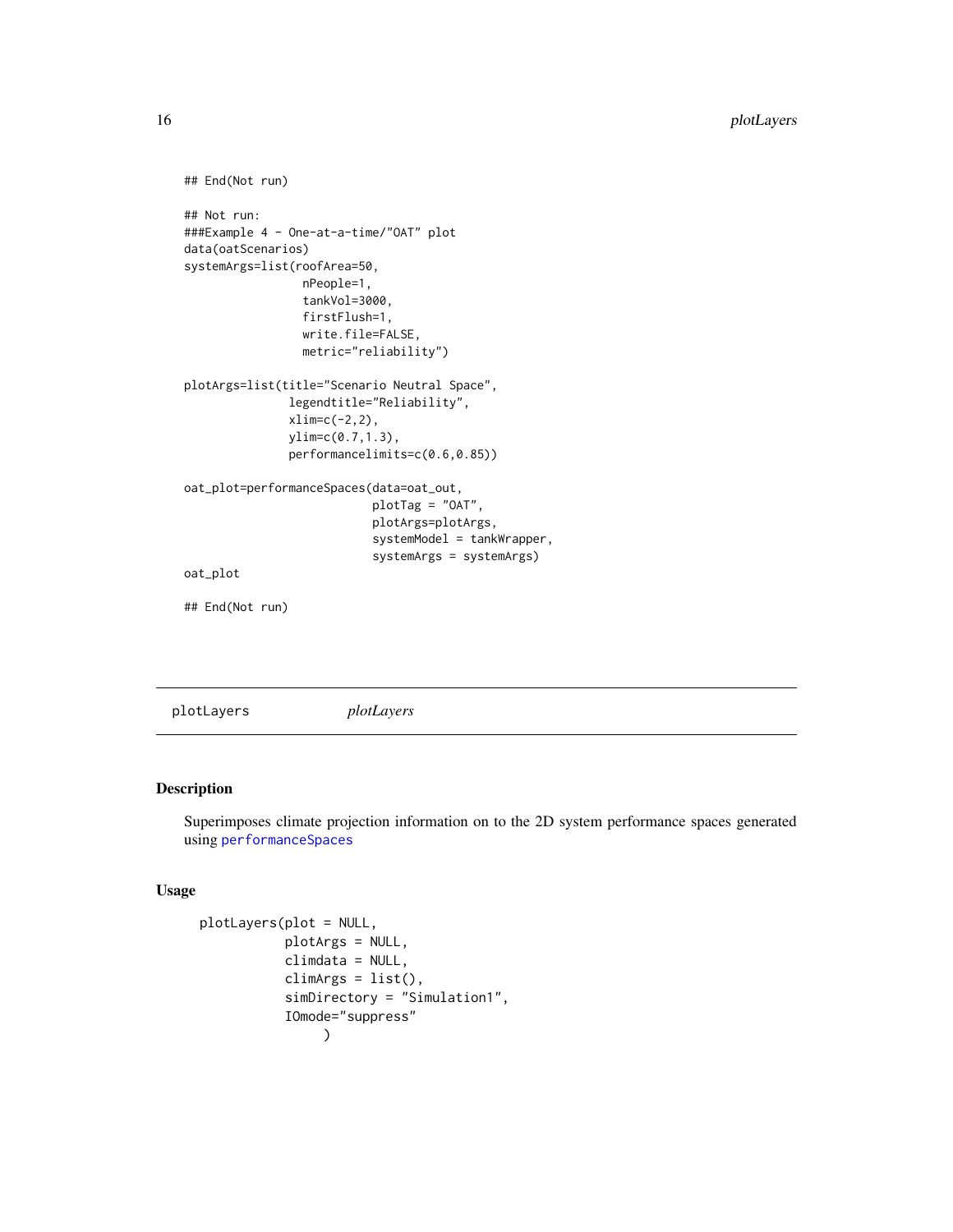#### <span id="page-16-0"></span>plotLayers 17

#### Arguments

| plot         | A, editable plot output from performanceSpaces. The editable plot can be<br>accessed via plot\$plotEdit.                                                                                                                                |
|--------------|-----------------------------------------------------------------------------------------------------------------------------------------------------------------------------------------------------------------------------------------|
| plotArgs     | A list controlling how the performance space is visualised with the following<br>components:                                                                                                                                            |
|              | <b>title</b> a string that is used as the title label.                                                                                                                                                                                  |
|              | <b>legendtitle</b> a string that is used to label the legend.                                                                                                                                                                           |
|              | xlim x axis limits.                                                                                                                                                                                                                     |
|              | ylim y axis limits.                                                                                                                                                                                                                     |
|              | performancelimits z axis limits.                                                                                                                                                                                                        |
|              | <b>lowfill</b> a string specifying the colour for lower values of performance. Default<br>is 'red". For use with plotTag="Heat".                                                                                                        |
|              | highfill a string specificying the colour for the high values of performance. De-<br>fault is "yellow". A colour ramp will be created between this and the lowfill.<br>For use with plotTag="Heat".                                     |
|              | contour a TRUE/FALSE toggle for whether or not contour lines are overlaid.<br>Default is TRUE. For use with plotTag="Heat".                                                                                                             |
|              | contourlevels a vector specifying the levels at which controus will be drawn.<br>For use with $plotTag = "Contours".$                                                                                                                   |
| climdata     | a data frame of the projected climate data                                                                                                                                                                                              |
| climArgs     | a list that controls the appearance of the superimposed climate projections with<br>the following components:                                                                                                                           |
|              | colour a string that is used to set the colour of the superimposed climate dro-<br>jections. Defaults to black.                                                                                                                         |
|              | fill a string that is used to determine whether the system performance resulting<br>from the climate projections should also be displayed. Set to "performance"<br>to infill climate projections according to their system performance. |
| simDirectory | A string used to label the output directory.                                                                                                                                                                                            |
| IOmode       | A string that specifies the input-output mode for the scenarios = "verbose", "dev"<br>or "suppress".                                                                                                                                    |

#### Value

climate projection information superimposed on a 2D system performance spaces plot.

#### See Also

See Also: [scenarioGenerator](#page-25-1), [performanceSpaces](#page-12-1) and [quickSpace](#page-17-1)

### Examples

| ## Not run:        |                                           |  |  |  |
|--------------------|-------------------------------------------|--|--|--|
| data(tankPlot)     |                                           |  |  |  |
| data(climdata2030) | #loading climate data for 2030 time slice |  |  |  |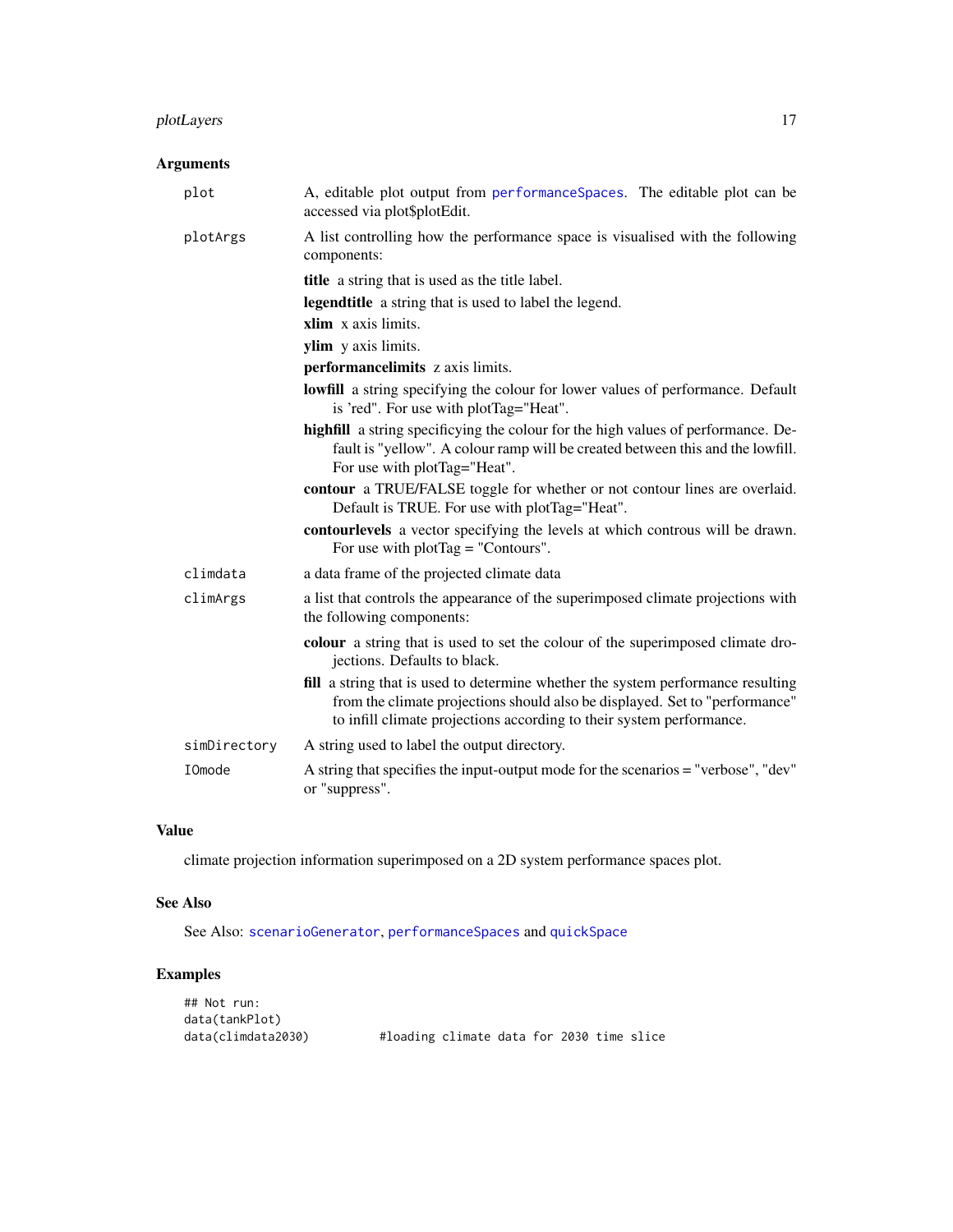```
###Example 1
# Saved from a previous example
# tank_simpleScale_plot<-performanceSpaces(data=tank_simple_scenarios,
# plotTag = "Heat",
# plotArgs=plotArgs,
# systemModel = tankWrapper,
# systemArgs = systemArgs)
#Create plotting arguments
plotArgs<-list(title="Scenario neutral space with projections overlaid",
            ylim=c(0.7,1.3),
            xlim=c(-2,2),
            xtitle="Temp_ann_avg_m",
            ytitle="P_ann_tot_m")
climArgs<-list(performancelimits=NULL,
            label=NULL,
            slice=2030,
            colour="black",
            fill="performance")
#Plot performance space with projections overlaid
tank_overlay_plot=plotLayers(plot=tank_simpleScale_plot$plotEdit,
                       plotArgs=plotArgs,
                       climdata=climdata,
                       climArgs=climArgs)
tank_overlay_plot
## End(Not run)
```
<span id="page-17-1"></span>quickSpace *quickSpace*

#### Description

Master function - generates perturbed climate scenarios, generates performance, visualizes performanace and superimposes climate projection information on to the system performance spaces

#### Usage

```
quickSpace(obs=NULL,
           modelTag="Simple-ann",
           attPerturb=NULL,
           attHold=NULL,
           attPenalty=NULL,
           optimArgs=list(pcrossover= 0.8,
                          pmutation=0.1,
                          maxiter=10,
                          maxFitness=-0.001,
```
<span id="page-17-0"></span>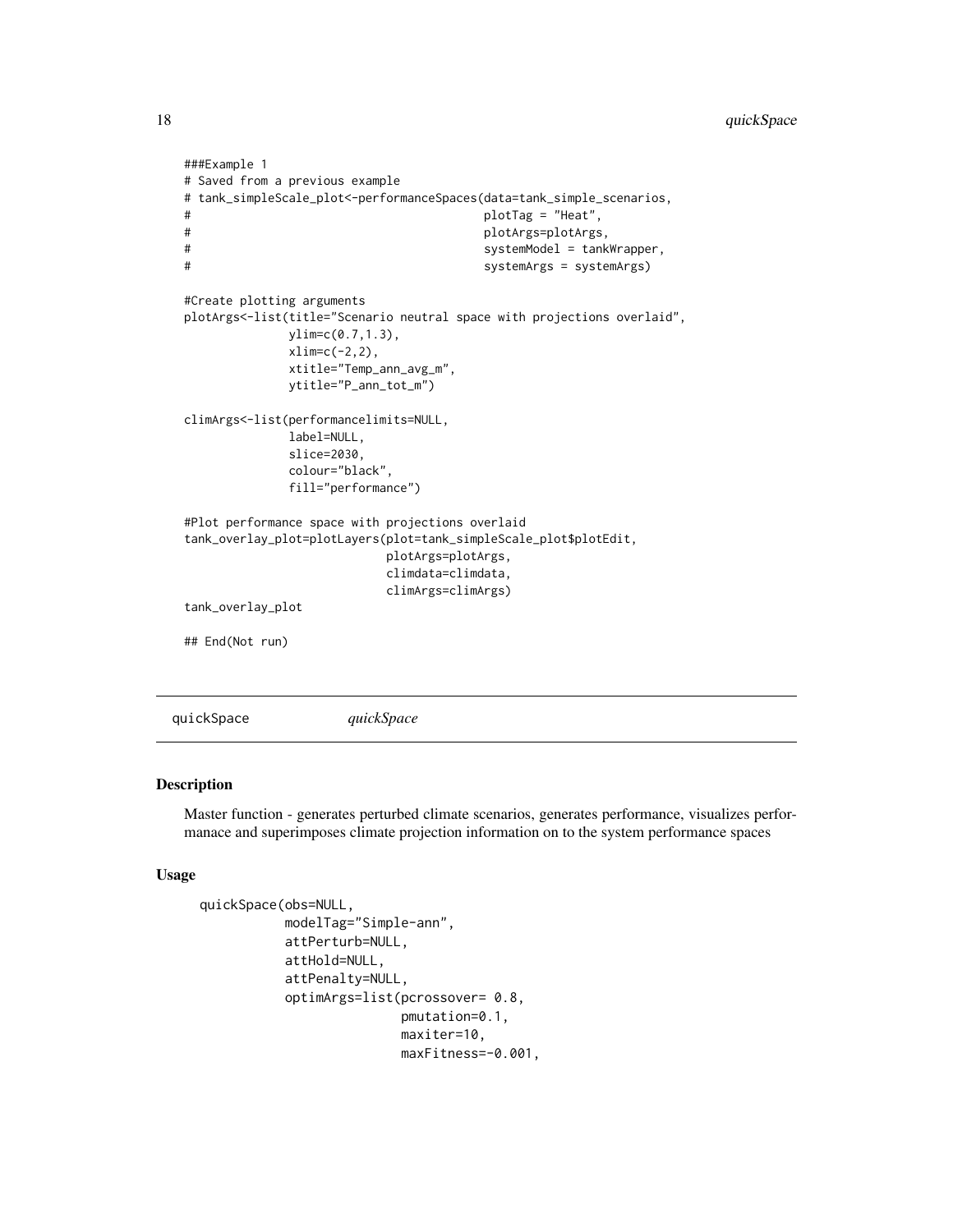```
popSize = 100,run=20,
               seed = NULL,parallel = FALSE,
               keepBest=TRUE,
               lambda.mult=0.0
    ),
exSpArgs=list(),
simLengthNyrs=NULL,
systemModel=NULL,
systemArgs=NULL,
plotTag="Heat",
plotArgs=NULL,
IOmode="suppress",
arrayID=NULL,
nSeed=NULL,
climdata=NULL,
climArgs=list(),
simDirectory="Simulation1")
```
#### Arguments

| obs        | A dataframe of observed climate data in the form Year Month Day P Temp.                                                                                                                           |
|------------|---------------------------------------------------------------------------------------------------------------------------------------------------------------------------------------------------|
| modelTag   | A character vector of which stochastic models to use to create each climate<br>variable. Supported tags are shown under details below.                                                            |
| attPerturb | A character vector of climate attributes to hold at a target. A list of all supported<br>attributes can be found under details below.                                                             |
| attHold    | A character vector of climate attributes to hold at a target. A list of all supported<br>attributes can be found under under details below.                                                       |
| attPenalty | A character vector of climate attributes to place specific focus on during target-<br>ing via the use of a penalty function during the optimisation process.                                      |
| optimArgs  | A list controlling the search algorithm with the following components:                                                                                                                            |
|            | pcrossover a value of probability of crossover. Defaults to 0.8.                                                                                                                                  |
|            | pmutation a value of probability of mutation. Defaults to 0.1                                                                                                                                     |
|            | maxiter a value of the maximum number of generations. Defaults to 50                                                                                                                              |
|            | maxFitness a value of the stopping criteria. Defaults to 0.001                                                                                                                                    |
|            | popSize a value of the population size. Defaults to 100                                                                                                                                           |
|            | run a value of an alternative stopping criteria - consecutive runs without im-<br>provement in fitness. Defaults to 0.001                                                                         |
|            | seed a value of the random seed. Defaults to NULL                                                                                                                                                 |
|            | parallel specifies if parallel computing should be used. Defaults to False.<br>Can be set to the number of desired cores, or TRUE, where it will detect the<br>number of available cores and run. |
|            | keepBest specifies if the optimisation should keep the best solution in each<br>generation. Defaults to TRUE.                                                                                     |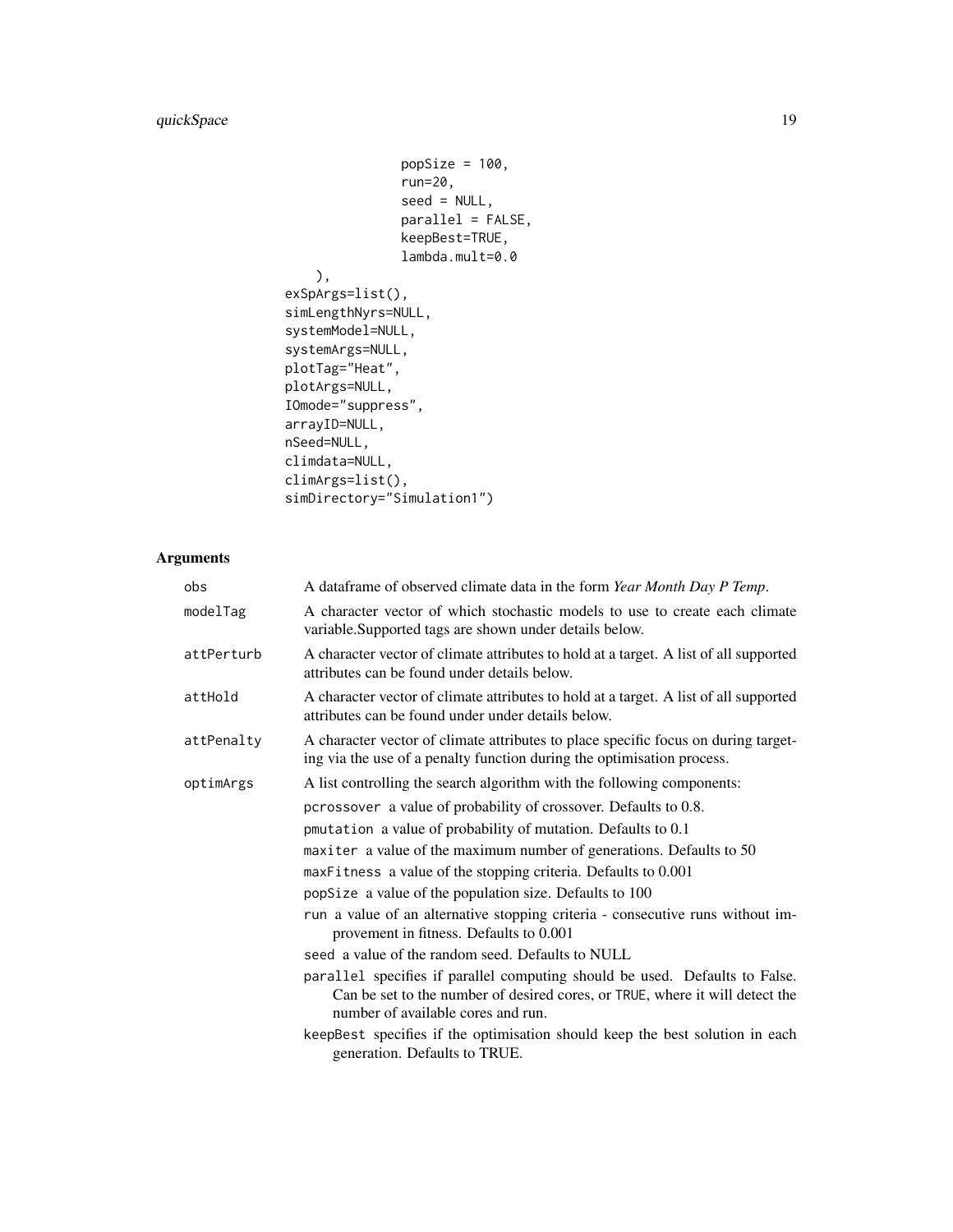|               | lambda.mult A multiplier used during the optimisation for primary attributes.<br>Defaults to zero.                                                                                                                                                                                                                                                                                                                                                                                                                          |
|---------------|-----------------------------------------------------------------------------------------------------------------------------------------------------------------------------------------------------------------------------------------------------------------------------------------------------------------------------------------------------------------------------------------------------------------------------------------------------------------------------------------------------------------------------|
| exSpArgs      | a list to control the exposure space creation with the following components:                                                                                                                                                                                                                                                                                                                                                                                                                                                |
|               | type a string that specifies the type of sampling. Defaults to regular spacing.<br>samp a vector indicating the number of targets for each attribute in attSel.<br>bounds a list containing elements for attributes listed in attSel, where each at-<br>tribute has bounds specified. This should be a single value for a stationary<br>target, and a vector of min and max change for primary attributes. Works<br>with samp to create number of step sizes. Defaults with samp to only re-<br>produce historical weather. |
| simLengthNyrs | A scalar that specifies the length in years of each generated scenario. Only used<br>with stochastic generation.                                                                                                                                                                                                                                                                                                                                                                                                            |
| systemModel   | a function name. The function name of the system model used to generate sys-<br>tem performance. The system model must have the arguments data and sys-<br>temArgs.                                                                                                                                                                                                                                                                                                                                                         |
| systemArgs    | A list containing all the arguments that are required to control the system model.                                                                                                                                                                                                                                                                                                                                                                                                                                          |
| plotTag       | A character vector which designates how the performance space is visualised.<br>Options are: "Heat", "Contours" or "OAT".                                                                                                                                                                                                                                                                                                                                                                                                   |
| plotArgs      | A list controlling how the performance space is visualised with the following<br>components:                                                                                                                                                                                                                                                                                                                                                                                                                                |
|               | title a string that is used as the title label.                                                                                                                                                                                                                                                                                                                                                                                                                                                                             |
|               | legendtitle a string that is used to label the legend.                                                                                                                                                                                                                                                                                                                                                                                                                                                                      |
|               | xlim x axis limits.                                                                                                                                                                                                                                                                                                                                                                                                                                                                                                         |
|               | ylim y axis limits.                                                                                                                                                                                                                                                                                                                                                                                                                                                                                                         |
|               | performancelimits z axis limits.                                                                                                                                                                                                                                                                                                                                                                                                                                                                                            |
|               | <b>lowfill</b> a string specifying the colour for lower values of performance. Default<br>is "red". For use with plotTag="Heat".                                                                                                                                                                                                                                                                                                                                                                                            |
|               | highfill a string specificying the colour for the high values of performance. De-<br>fault is "yellow". A colour ramp will be created between this and the lowfill.<br>For use with plotTag="Heat".                                                                                                                                                                                                                                                                                                                         |
|               | contour a TRUE/FALSE toggle for whether or not contour lines are overlaid.<br>Default is TRUE. For use with plotTag="Heat".                                                                                                                                                                                                                                                                                                                                                                                                 |
|               | contourlevels a vector specifying the levels at which controus will be drawn.<br>For use with $plotTag = "Contours".$                                                                                                                                                                                                                                                                                                                                                                                                       |
| IOmode        | A string that specifies the input-output mode for the scenarios = "verbose", "dev"<br>or "suppress".                                                                                                                                                                                                                                                                                                                                                                                                                        |
| arrayID       | A scalar used to append output file names - only used in IOmode="dev".                                                                                                                                                                                                                                                                                                                                                                                                                                                      |
| nSeed         | A scalar used to specify the number of seeds (in this case replicates) for the<br>stochastic generation of time series.                                                                                                                                                                                                                                                                                                                                                                                                     |
| climdata      | a data frame of the projected climate data                                                                                                                                                                                                                                                                                                                                                                                                                                                                                  |
| climArgs      | a list that controls the appearance of the superimposed climate projections with<br>the following components:                                                                                                                                                                                                                                                                                                                                                                                                               |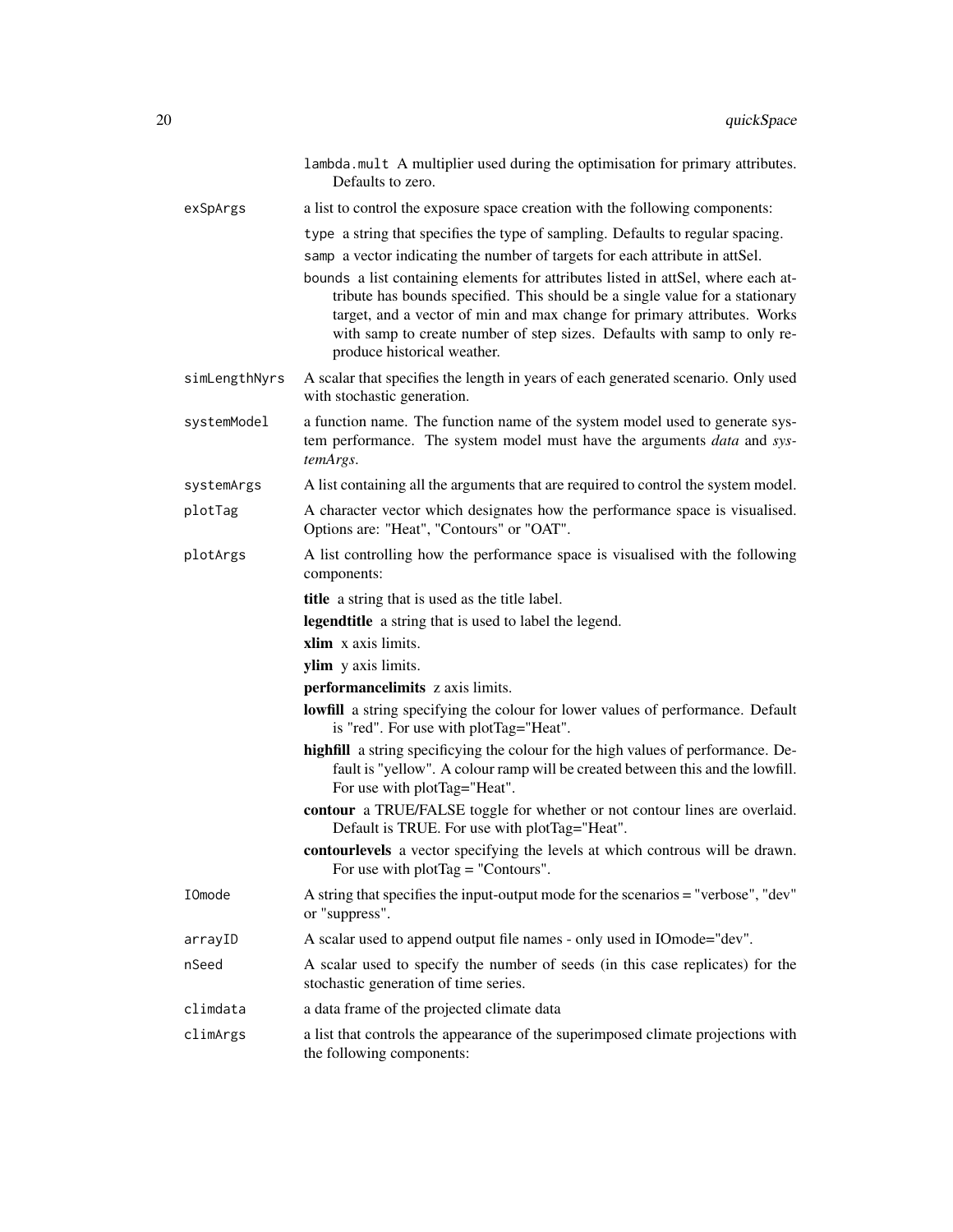|              | <b>colour</b> a string that is used to set the colour of the superimposed climate dro-  |
|--------------|-----------------------------------------------------------------------------------------|
|              | jections. Defaults to black.                                                            |
|              | <b>fill</b> a string that is used to determine whether the system performance resulting |
|              | from the climate projections should also be displayed. Set to "Performance"             |
|              | to infill climate projections according to their system performance.                    |
| simDirectory | A string used to label the output directory.                                            |

#### Details

modelTag provides the main function with requested models. modelTag is vector of any of the following supported models:

- 1. "Simple-ann"a simple annual scaling
- 2. "P-ann-wgen"a four parameter annual rainfall model
- 3. "P-seas-wgen"a 16 parameter seasonal rainfall model
- 4. "P-har6-wgen"a harmonic rainfall model with 6 periods
- 5. "P-har12-wgen"a harmonic rainfall model
- 6. "P-har12-wgen-FS"a harmonic rainfall model where seasonality is fixed (phase angles must be specified via modelInfoMod=list("P-har12-wgen-FS"=fixedPars= $c(x,x,x,x)$ )
- 7. "P-har26-wgen"a harmonic rainfall model
- 8. "P-2har26-wgen"a double harmonic rainfall model
- 9. "Temp-har26-wgen"a harmonic temperature model not conditional on rainfall
- 10. "Temp-har26-wgen-wd"a harmonic temperature model dependent on wet or dry day
- 11. "Temp-har26-wgen-wdsd"a harmonic temperature model where standard deviation parameters are dependent on wet or dry day
- 12. "PET-har12-wgen"a harmonic potential evapotranspiration model
- 13. "PET-har26-wgen"a harmonic potential evapotranspiration model
- 14. "PET-har26-wgen-wd"a harmonic potential evapotranspiration model dependent on wet or dry day
- 15. "Radn-har26-wgen"a harmonic solar radiation model (MJ/m2)

The list of attributes supported by attSel are:

- 1. "P\_ann\_tot\_m"
- 2. "P\_ann\_R10\_m"
- 3. "P\_ann\_maxDSD\_m"
- 4. "P\_ann\_maxWSD\_m"
- 5. "P\_ann\_P99\_m"
- 6. "P\_ann\_dyWet99p\_m"
- 7. "P\_ann\_ratioWS\_m"
- 8. "Temp\_ann\_avg\_m"
- 9. "Temp\_ann\_P5\_m"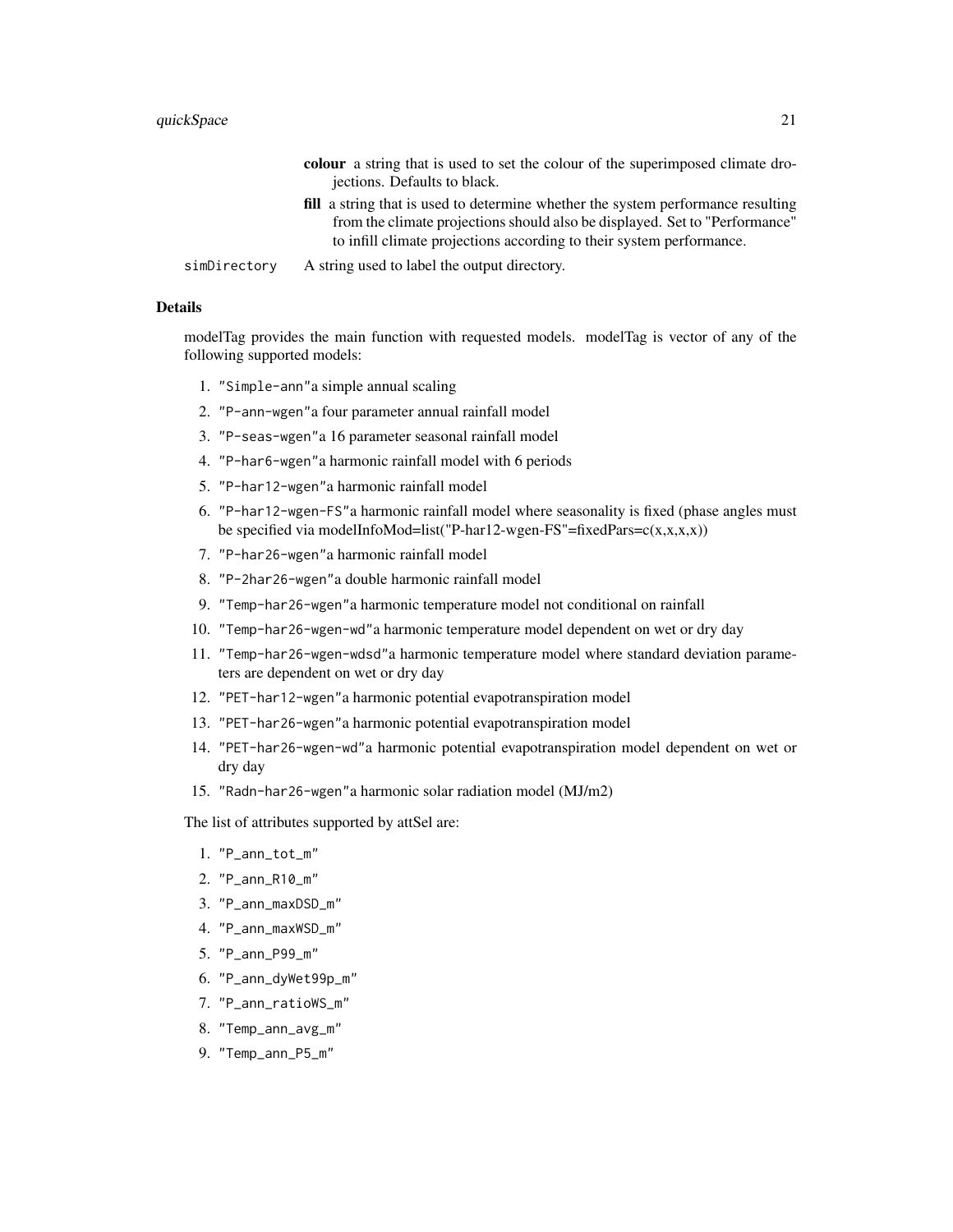- 10. "Temp\_ann\_P95\_m"
- 11. "Temp\_ann\_F0\_m"
- 12. "P\_ann\_dyWet\_m"
- 13. "P\_ann\_DSD\_m"
- 14. "P\_seas\_tot\_cv"
- 15. "P\_mon\_tot\_cv"
- 16. "P\_ann\_avgWSD\_m"
- 17. "P\_ann\_avgDSD\_m"
- 18. "P\_JJA\_avgWSD\_m"
- 19. "P\_MAM\_avgWSD\_m"
- 20. "P\_DJF\_avgWSD\_m"
- 21. "P\_SON\_avgWSD\_m"
- 22. "P\_JJA\_avgDSD\_m"
- 23. "P\_MAM\_avgDSD\_m"
- 24. "P\_DJF\_avgDSD\_m"
- 25. "P\_SON\_avgDSD\_m"
- 26. "Temp\_ann\_GSL\_m"
- 27. "Temp\_ann\_CSL\_m"
- 28. "P\_JJA\_dyWet\_m"
- 29. "P\_MAM\_dyWet\_m"
- 30. "P\_DJF\_dyWet\_m"
- 31. "P\_SON\_dyWet\_m"
- 32. "P\_JJA\_tot\_m"
- 33. "P\_MAM\_tot\_m"
- 34. "P\_DJF\_tot\_m"
- 35. "P\_SON\_tot\_m"
- 36. "P\_ann\_nWet\_m"
- 37. "P\_ann\_dyAll\_m"
- 38. "P\_JJA\_dyAll\_m"
- 39. "P\_MAM\_dyAll\_m"
- 40. "P\_DJF\_dyAll\_m"
- 41. "P\_SON\_dyAll\_m"
- 42. "PET\_ann\_avg\_m"
- 43. "PET\_ann\_tot\_m"
- 44. "PET\_ann\_rng\_m"
- 45. "Temp\_ann\_rng\_m"
- 46. "PET\_ann\_90pX\_m"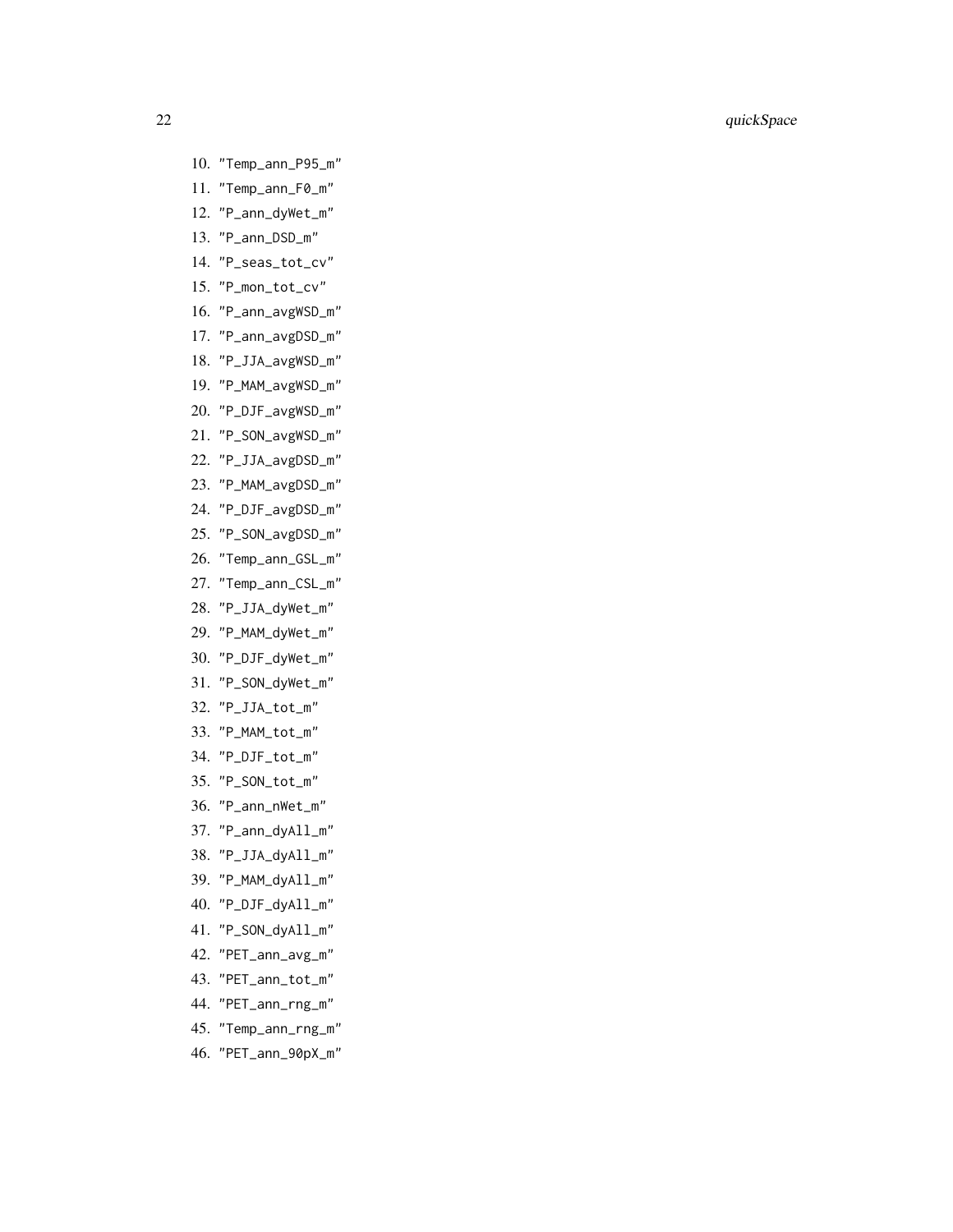- 47. "P\_ann\_90X\_m"
- 48. "P\_ann\_seasRatio\_m"
- 49. "PET\_ann\_P5\_m"
- 50. "PET\_ann\_P95\_m"
- 51. "P\_Jan\_tot\_m"
- 52. "P\_Feb\_tot\_m"
- 53. "P\_Mar\_tot\_m"
- 54. "P\_Apr\_tot\_m"
- 55. "P\_May\_tot\_m"
- 56. "P\_Jun\_tot\_m"
- 57. "P\_Jul\_tot\_m"
- 58. "P\_Aug\_tot\_m"
- 59. "P\_Sep\_tot\_m"
- 60. "P\_Oct\_tot\_m"
- 61. "P\_Nov\_tot\_m"
- 62. "P\_Dec\_tot\_m"
- 63. "Temp\_JJA\_avg\_m"
- 64. "Temp\_MAM\_avg\_m"
- 65. "Temp\_DJF\_avg\_m"
- 66. "Temp\_SON\_avg\_m"
- 67. "Temp\_Jan\_avg\_m"
- 68. "Temp\_Feb\_avg\_m"
- 69. "Temp\_Mar\_avg\_m"
- 70. "Temp\_Apr\_avg\_m"
- 71. "Temp\_May\_avg\_m"
- 72. "Temp\_Jun\_avg\_m"
- 73. "Temp\_Jul\_avg\_m"
- 74. "Temp\_Aug\_avg\_m"
- 75. "Temp\_Sep\_avg\_m"
- 76. "Temp\_Oct\_avg\_m"
- 77. "Temp\_Nov\_avg\_m"
- 78. "Temp\_Dec\_avg\_m"
- 79. "PET\_JJA\_avg\_m"
- 80. "PET\_MAM\_avg\_m"
- 81. "PET\_DJF\_avg\_m"
- 82. "PET\_SON\_avg\_m"
- 83. "PET\_JJA\_tot\_m"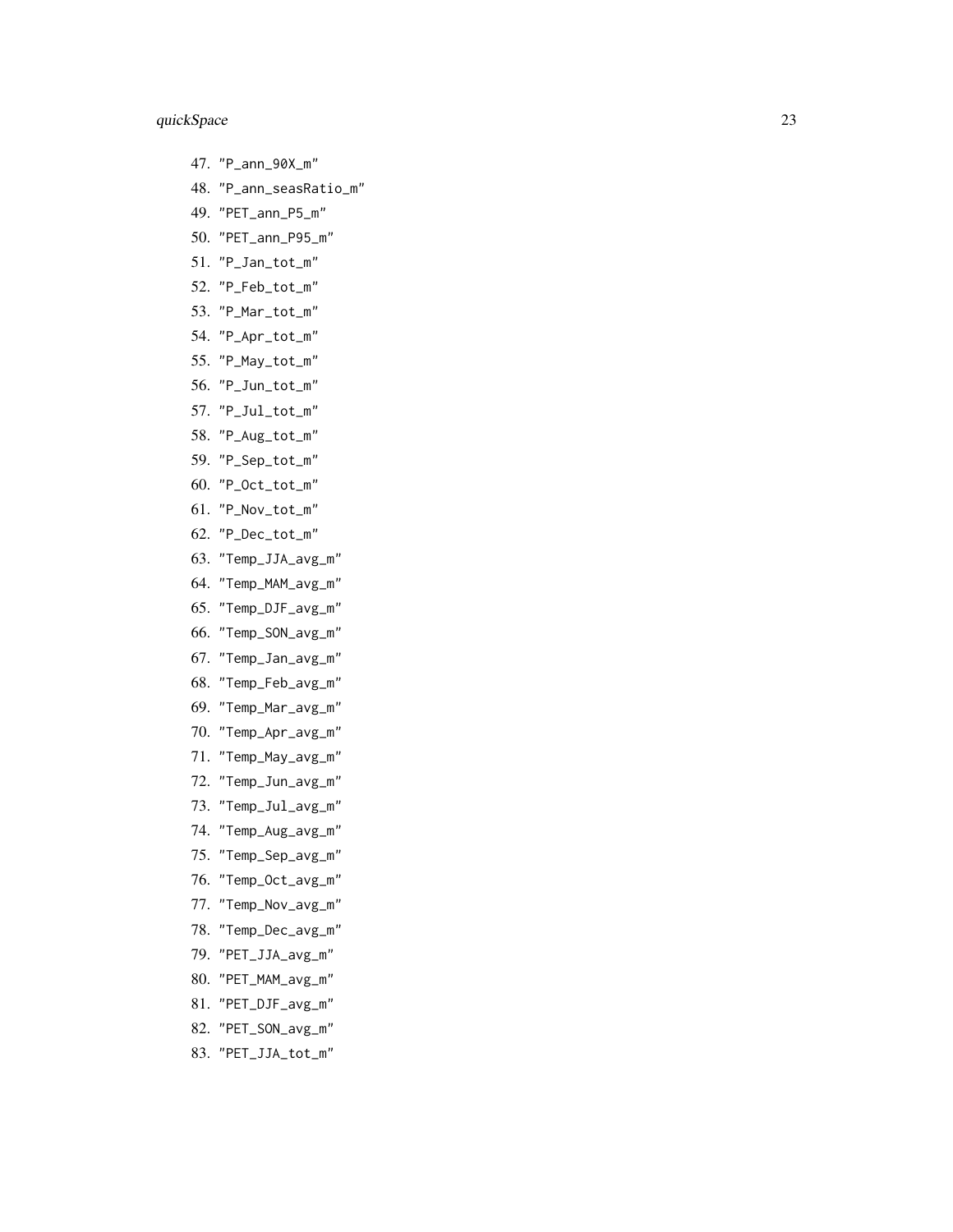- 84. "PET\_MAM\_tot\_m" 85. "PET\_DJF\_tot\_m" 86. "PET\_SON\_tot\_m" 87. "PET\_Jan\_tot\_m" 88. "PET\_Feb\_tot\_m" 89. "PET\_Mar\_tot\_m" 90. "PET\_Apr\_tot\_m" 91. "PET\_May\_tot\_m" 92. "PET\_Jun\_tot\_m" 93. "PET\_Jul\_tot\_m" 94. "PET\_Aug\_tot\_m" 95. "PET\_Sep\_tot\_m" 96. "PET\_Oct\_tot\_m" 97. "PET\_Nov\_tot\_m" 98. "PET\_Dec\_tot\_m" 99. "PET\_Jan\_avg\_m" 100. "PET\_Feb\_avg\_m" 101. "PET\_Mar\_avg\_m" 102. "PET\_Apr\_avg\_m" 103. "PET\_May\_avg\_m" 104. "PET\_Jun\_avg\_m" 105. "PET\_Jul\_avg\_m" 106. "PET\_Aug\_avg\_m" 107. "PET\_Sep\_avg\_m" 108. "PET\_Oct\_avg\_m" 109. "PET\_Nov\_avg\_m" 110. "PET\_Dec\_avg\_m" 111. "PET\_ann\_seasRatio\_m" 112. "Radn\_ann\_avg\_m" 113. "Radn\_ann\_tot\_m" 114. "Radn\_ann\_rng\_m" 115. "Radn\_ann\_P5\_m"
- 116. "Radn\_ann\_P95\_m"
- 117. "Radn\_JJA\_avg\_m"
- 118. "Radn\_MAM\_avg\_m"
- 119. "Radn\_DJF\_avg\_m"
- 120. "Radn\_SON\_avg\_m"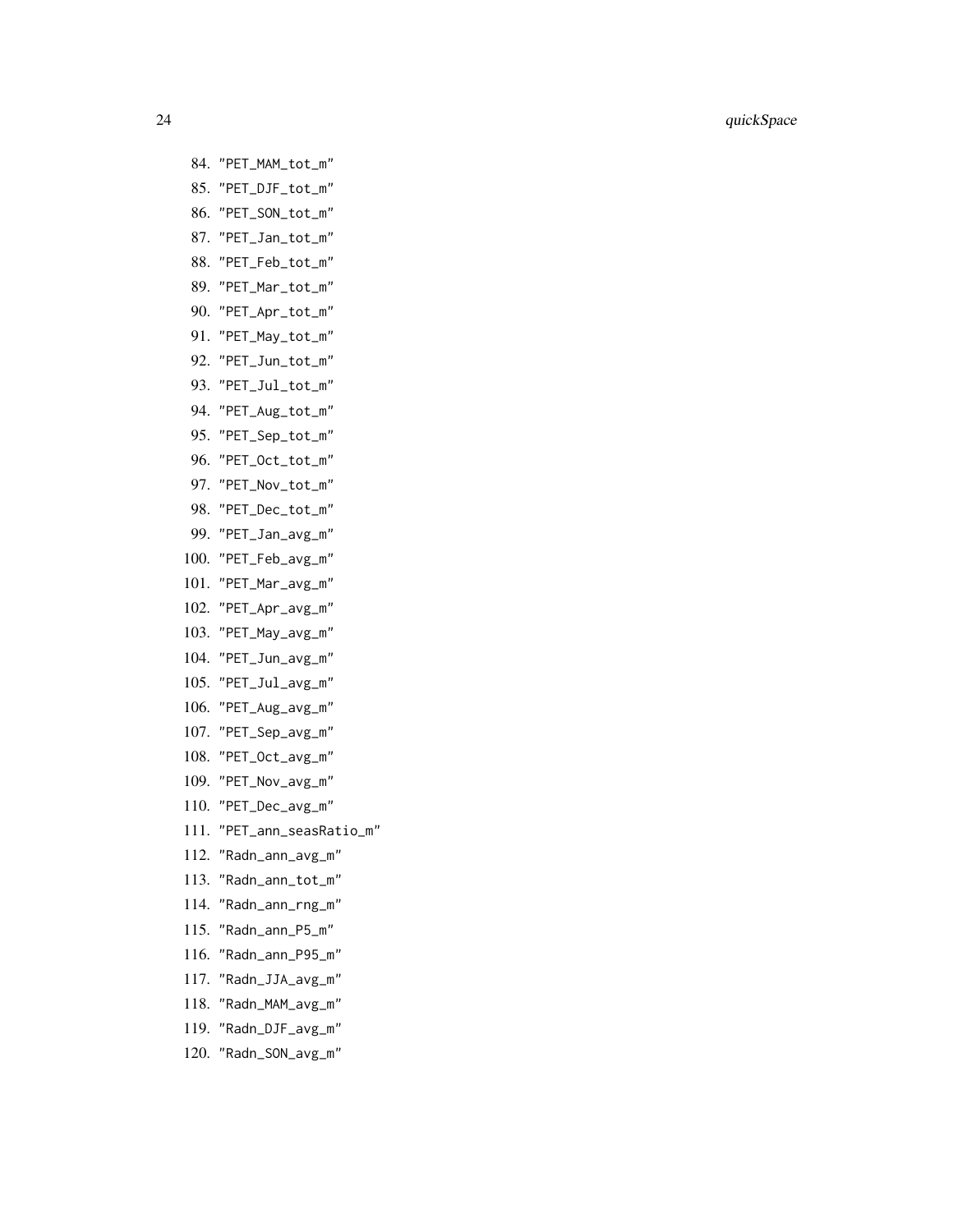- 121. "Radn\_JJA\_tot\_m"
- 122. "Radn\_MAM\_tot\_m"
- 123. "Radn\_DJF\_tot\_m"
- 124. "Radn\_SON\_tot\_m"
- 125. "Radn\_Jan\_tot\_m"
- 126. "Radn\_Feb\_tot\_m"
- 127. "Radn\_Mar\_tot\_m"
- 128. "Radn\_Apr\_tot\_m"
- 129. "Radn\_May\_tot\_m"
- 130. "Radn\_Jun\_tot\_m"
- 131. "Radn\_Jul\_tot\_m"
- 132. "Radn\_Aug\_tot\_m"
- 133. "Radn\_Sep\_tot\_m"
- 134. "Radn\_Oct\_tot\_m"
- 135. "Radn\_Nov\_tot\_m"
- 136. "Radn\_Dec\_tot\_m"
- 137. "Radn\_Jan\_avg\_m"
- 138. "Radn\_Feb\_avg\_m"
- 139. "Radn\_Mar\_avg\_m"
- 140. "Radn\_Apr\_avg\_m"
- 141. "Radn\_May\_avg\_m"
- 142. "Radn\_Jun\_avg\_m"
- 143. "Radn\_Jul\_avg\_m"
- 144. "Radn\_Aug\_avg\_m"
- 145. "Radn\_Sep\_avg\_m"
- 146. "Radn\_Oct\_avg\_m"
- 147. "Radn\_Nov\_avg\_m"
- 148. "Radn\_Dec\_avg\_m"
- 149. "Radn\_ann\_seasRatio\_m"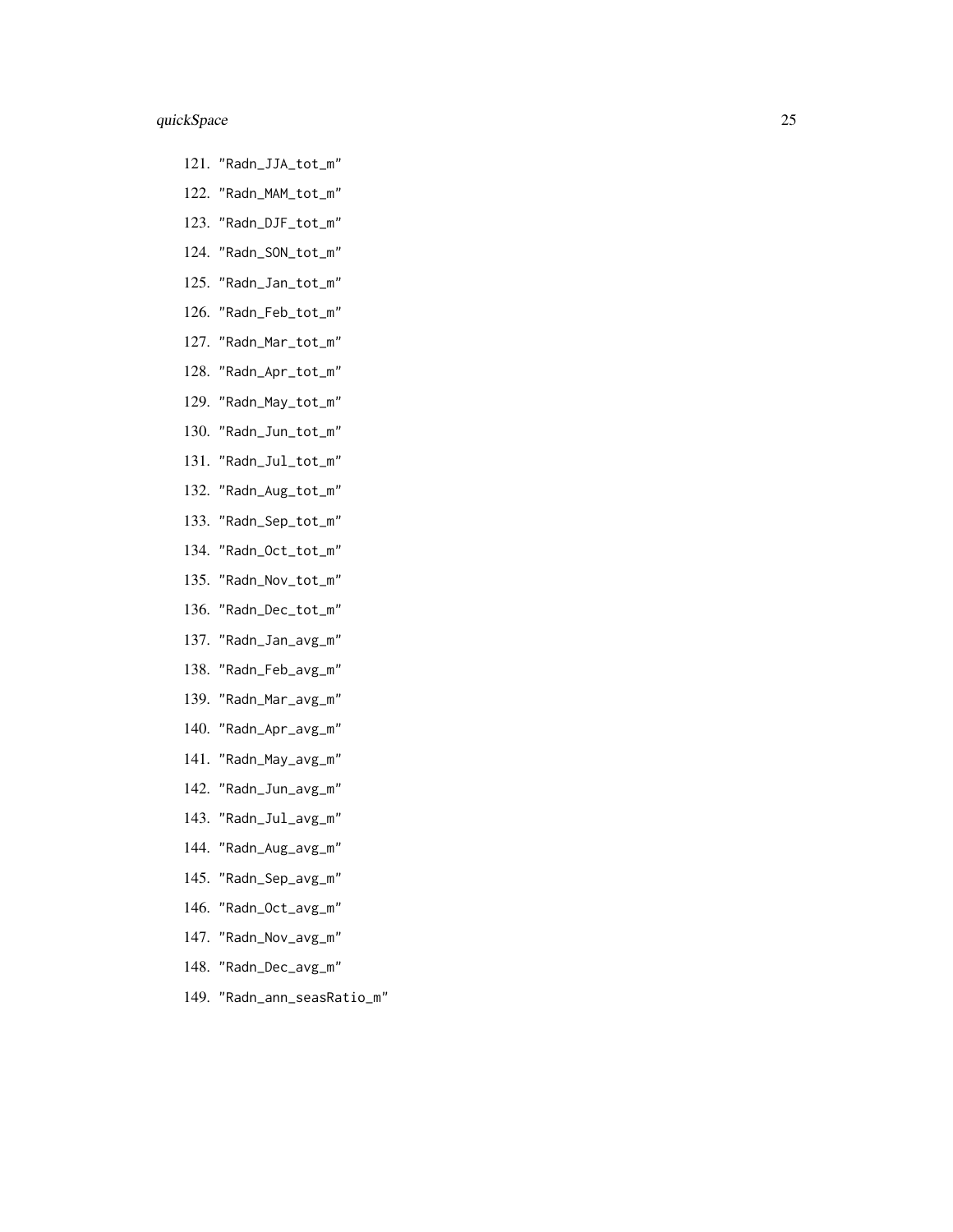<span id="page-25-1"></span><span id="page-25-0"></span>scenarioGenerator *Scenario Generator*

#### Description

Produces the data needed for an exposure space of requested climate variables, attributes and bounds.

#### Usage

```
scenarioGenerator(obs = NULL,
                  modelTag = NULL,
                  modelInfoMod=list(),
                  attPerturb = NULL,
                  attHold=NULL,
                  attPenalty = NULL,
                  optimArgs = list(pcrossover= 0.8,
                                 pmutation=0.1,
                                 maxiter=10,
                                 maxFitness=-0.001,
                                 popSize = 100,
                                 run=20,
                                 seed = 1234,
                                 parallel = FALSE,
                                 keepBest=TRUE,
                                 lambda.mult = 0,suggestions=NULL
                                 ),
                  exSpArgs=list(),
                  simLengthNyrs=NULL,
                  IOmode="suppress",
                  arrayID=NULL,
                  nSeed=NULL,
                  seedID=1234,
                  simDirectory="Simulation1"
                  )
```
#### Arguments

| obs          | A data frame of observed climate data in the form Year Month Day P Temp.                                                                          |
|--------------|---------------------------------------------------------------------------------------------------------------------------------------------------|
| modelTag     | A character vector of which stochastic models to use to create each climate<br>variable. Supported tags are shown under details below.            |
| modelInfoMod | A list containing information for modifying stochastic model bounds and defin-<br>ing fixed parameters.                                           |
| attPerturb   | A character vector of climate attributes to hold at a target. A list of all supported<br>attributes can be found under shown under details below. |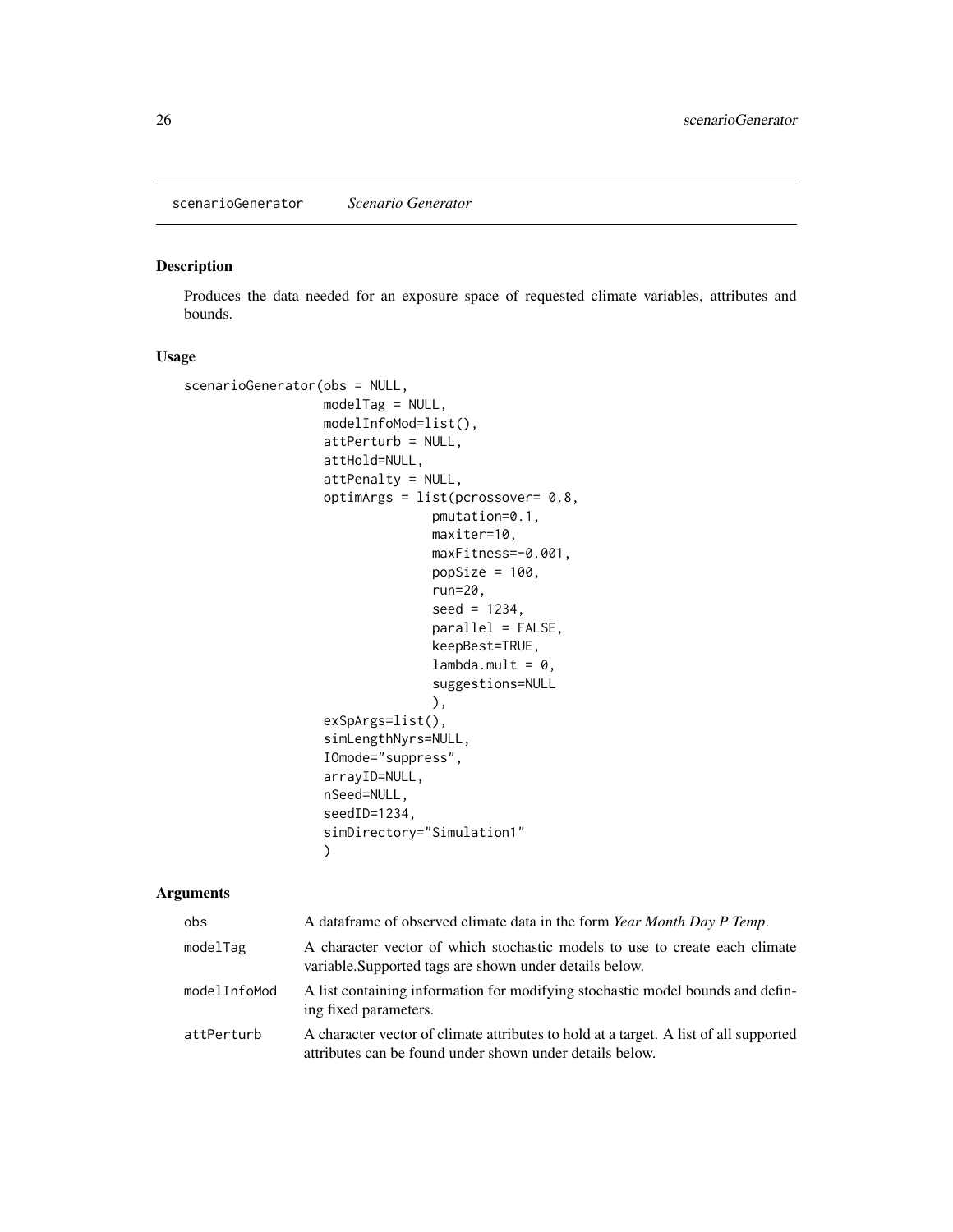| attHold       | A character vector of climate attributes to hold at a target. A list of all supported<br>attributes can be found under shown under details below.                                                                                                                                                                                                        |
|---------------|----------------------------------------------------------------------------------------------------------------------------------------------------------------------------------------------------------------------------------------------------------------------------------------------------------------------------------------------------------|
| attPenalty    | A character vector of climate attributes to place specific focus on during target-<br>ing via the use of a penalty function during the optimisation process.                                                                                                                                                                                             |
| optimArgs     | A list controlling the search algorithm with the following components:                                                                                                                                                                                                                                                                                   |
|               | pcrossover a value of probability of crossover. Defaults to 0.8.                                                                                                                                                                                                                                                                                         |
|               | pmutation a value of probability of mutation. Defaults to 0.1                                                                                                                                                                                                                                                                                            |
|               | maxiter a value of the maximum number of generations. Defaults to 50                                                                                                                                                                                                                                                                                     |
|               | maxFitness a value of the stopping criteria. Defaults to 0.001                                                                                                                                                                                                                                                                                           |
|               | popSize a value of the population size. Defaults to 100                                                                                                                                                                                                                                                                                                  |
|               | run a value of an alternative stopping criteria - consecutive runs without im-<br>provement in fitness. Defaults to 0.001                                                                                                                                                                                                                                |
|               | seed a value of the random seed. Defaults to 1234.                                                                                                                                                                                                                                                                                                       |
|               | parallel specifies if parallel computing should be used. Defaults to False.<br>Can be set to the number of desired cores, or TRUE, where it will detect the<br>number of available cores and run.                                                                                                                                                        |
|               | keepBest specifies if the optimisation should keep the best solution in each<br>generation. Defaults to TRUE.                                                                                                                                                                                                                                            |
|               | lambda.mult A multiplier used during the optimisation for primary attributes.<br>Defaults to zero.                                                                                                                                                                                                                                                       |
| exSpArgs      | a list to control the exposure space creation with the following components:                                                                                                                                                                                                                                                                             |
|               | type a string that specifies the type of sampling. Defaults to regular spacing.                                                                                                                                                                                                                                                                          |
|               | samp a vector indicating the number of targets for each attribute in attSel.                                                                                                                                                                                                                                                                             |
|               | bounds a list containing elements for attributes listed in attSel, where each at-<br>tribute has bounds specified. This should be a single value for a stationary<br>target, and a vector of min and max change for primary attributes. Works<br>with samp to create number of step sizes. Defaults with samp to only re-<br>produce historical weather. |
| simLengthNyrs | A scalar that specifies the length in years of each generated scenario. Only used<br>with stochastic generation.                                                                                                                                                                                                                                         |
| IOmode        | A string that specifies the input-output mode for the scenarios = "verbose", "dev"<br>or "suppress".                                                                                                                                                                                                                                                     |
| arrayID       | A scalar used to append output file names - only used in IOmode="dev".                                                                                                                                                                                                                                                                                   |
| nSeed         | A scalar used to specify the number of seeds (in this case replicates) for the<br>stochastic generation of time series.                                                                                                                                                                                                                                  |
| seedID        | determines how seeds are used - option "fixed", "arrayID" or a number to set the<br>seed.                                                                                                                                                                                                                                                                |
| simDirectory  | A string used to label the output directory.                                                                                                                                                                                                                                                                                                             |

#### Details

modelTag provides the main function with requested models. modelTag is vector of any of the following supported models: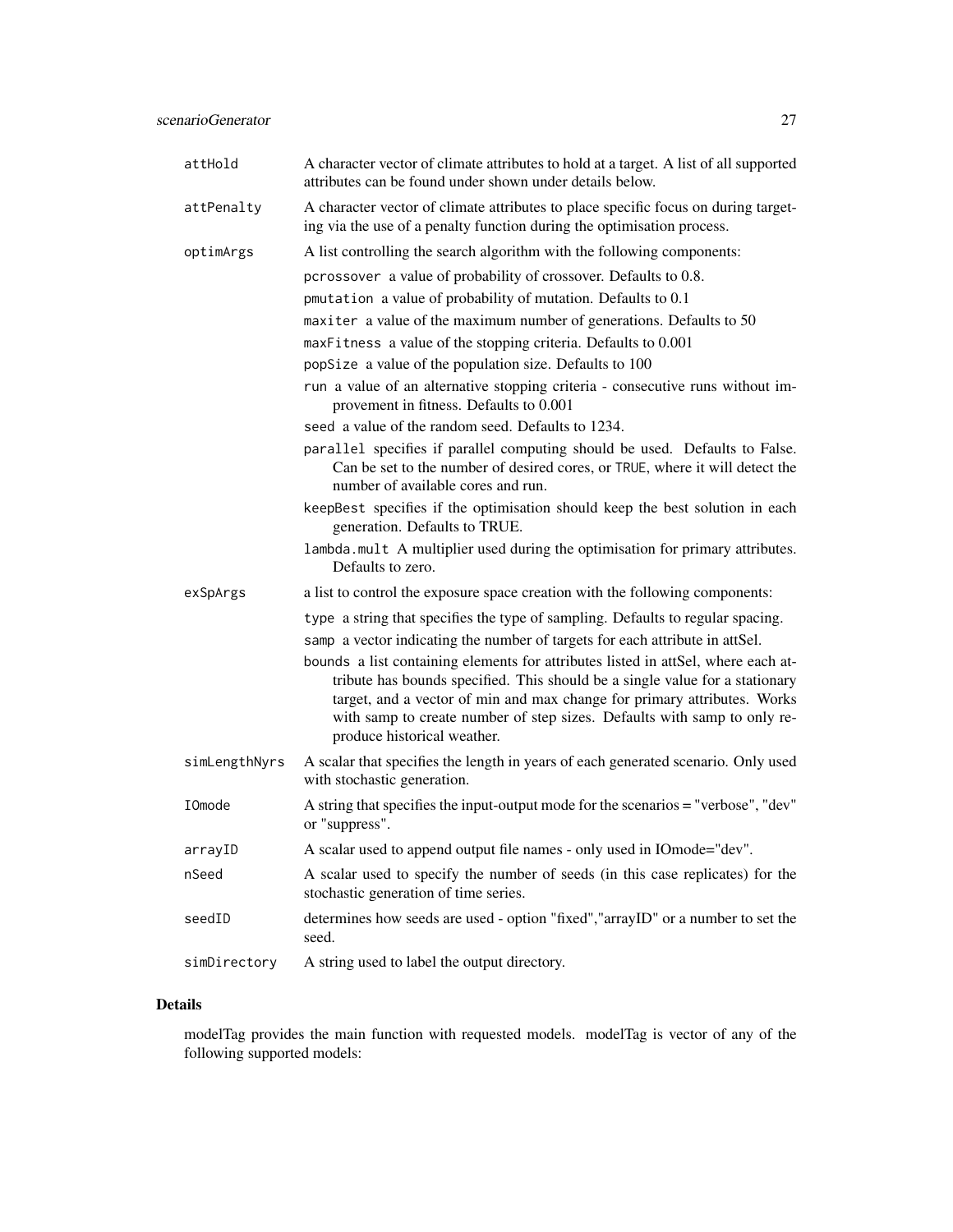- "Simple-ann"a simple annual scaling
- "P-ann-wgen"a four parameter annual rainfall model
- "P-seas-wgen"a 16 parameter seasonal rainfall model
- "P-har6-wgen"a harmonic rainfall model with 6 periods
- "P-har12-wgen"a harmonic rainfall model
- "P-har12-wgen-FS"a harmonic rainfall model where seasonality is fixed (phase angles must be specified via modelInfoMod=list("P-har12-wgen-FS"=fixedPars= $c(x,x,x,x)$ )
- "P-har26-wgen"a harmonic rainfall model
- "P-2har26-wgen"a double harmonic rainfall model
- "Temp-har26-wgen"a harmonic temperature model not conditional on rainfall
- "Temp-har26-wgen-wd"a harmonic temperature model dependent on wet or dry day
- "Temp-har26-wgen-wdsd"a harmonic temperature model where standard deviation parameters are dependent on wet or dry day
- "PET-har12-wgen"a harmonic potential evapotranspiration model
- "PET-har26-wgen"a harmonic potential evapotranspiration model
- "PET-har26-wgen-wd"a harmonic potential evapotranspiration model dependent on wet or dry day
- "Radn-har26-wgen"a harmonic solar radiation model (MJ/m2)

The list of attributes supported by attSel are:

- "P\_ann\_tot\_m"
- "P\_ann\_R10\_m"
- "P\_ann\_maxDSD\_m"
- "P\_ann\_maxWSD\_m"
- "P\_ann\_P99\_m"
- "P\_ann\_dyWet99p\_m"
- "P\_ann\_ratioWS\_m"
- "Temp\_ann\_avg\_m"
- "Temp\_ann\_P5\_m"
- "Temp\_ann\_P95\_m"
- "Temp\_ann\_F0\_m"
- "P\_ann\_dyWet\_m"
- "P\_ann\_DSD\_m"
- "P\_seas\_tot\_cv"
- "P\_mon\_tot\_cv"
- "P\_ann\_avgWSD\_m"
- "P\_ann\_avgDSD\_m"
- "P\_JJA\_avgWSD\_m"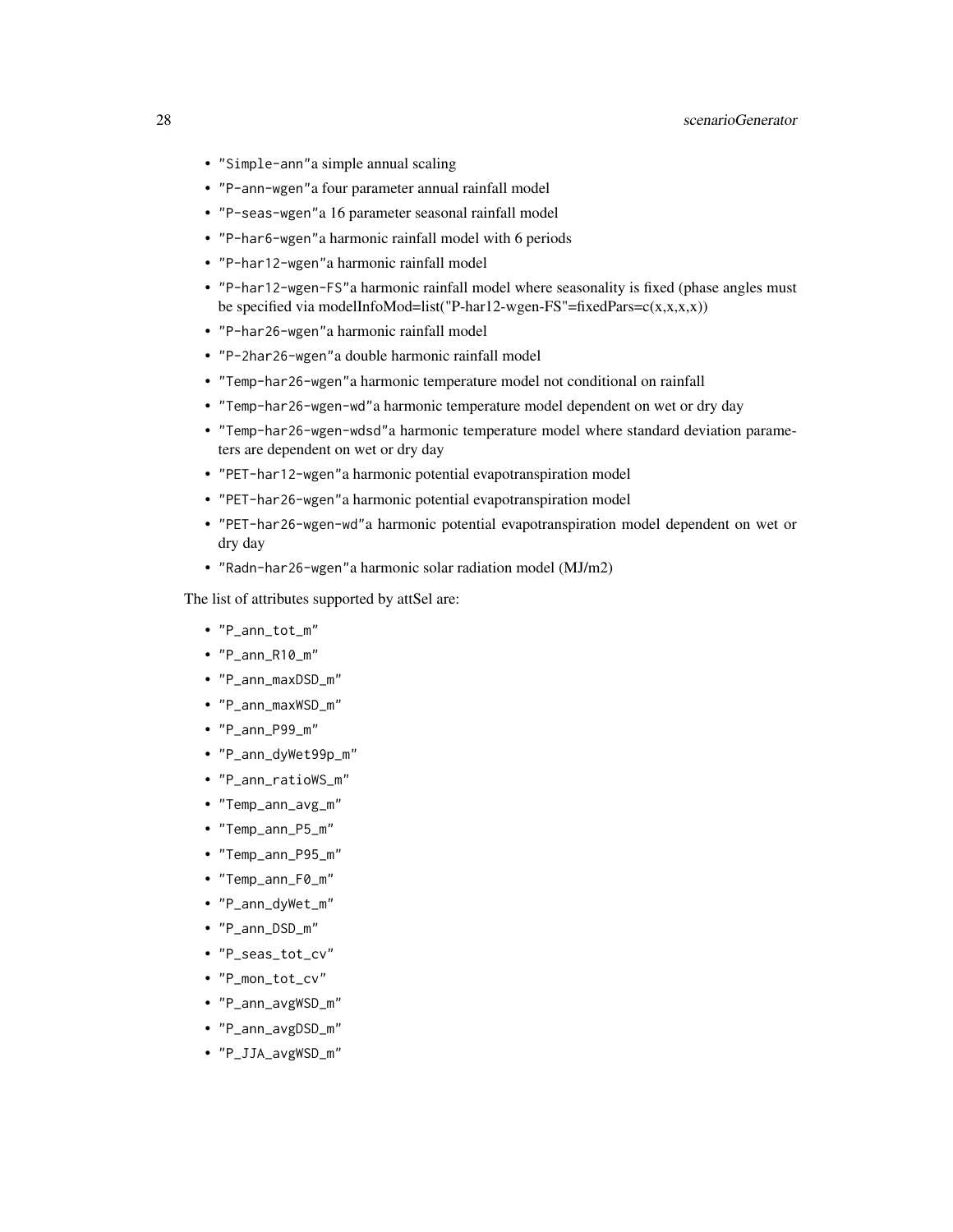#### scenarioGenerator 29

- "P\_MAM\_avgWSD\_m"
- "P\_DJF\_avgWSD\_m"
- "P\_SON\_avgWSD\_m"
- "P\_JJA\_avgDSD\_m"
- "P\_MAM\_avgDSD\_m"
- "P\_DJF\_avgDSD\_m"
- "P\_SON\_avgDSD\_m"
- "Temp\_ann\_GSL\_m"
- "Temp\_ann\_CSL\_m"
- "P\_JJA\_dyWet\_m"
- "P\_MAM\_dyWet\_m"
- "P\_DJF\_dyWet\_m"
- "P\_SON\_dyWet\_m"
- "P\_JJA\_tot\_m"
- "P\_MAM\_tot\_m"
- "P\_DJF\_tot\_m"
- "P\_SON\_tot\_m"
- "P\_ann\_nWet\_m"
- "P\_ann\_dyAll\_m"
- "P\_JJA\_dyAll\_m"
- "P\_MAM\_dyAll\_m"
- "P\_DJF\_dyAll\_m"
- "P\_SON\_dyAll\_m"
- "PET\_ann\_avg\_m"
- "PET\_ann\_tot\_m"
- "PET\_ann\_rng\_m"
- "Temp\_ann\_rng\_m"
- "PET\_ann\_90pX\_m"
- "P\_ann\_90X\_m"
- "P\_ann\_seasRatio\_m"
- "PET\_ann\_P5\_m"
- "PET\_ann\_P95\_m"
- "P\_Jan\_tot\_m"
- "P\_Feb\_tot\_m"
- "P\_Mar\_tot\_m"
- "P\_Apr\_tot\_m"
- "P\_May\_tot\_m"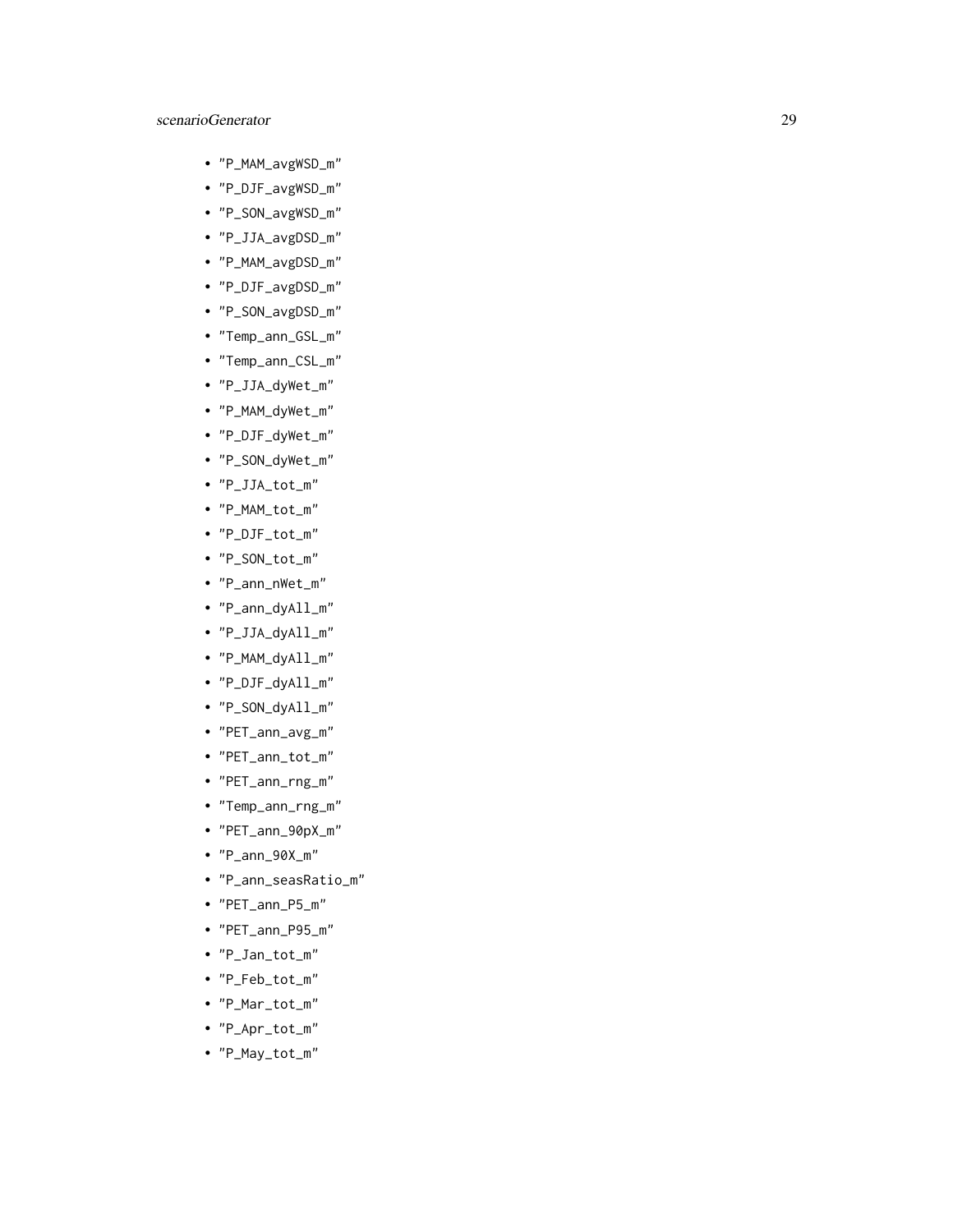#### 30 scenarioGenerator

- "P\_Jun\_tot\_m"
- "P\_Jul\_tot\_m"
- "P\_Aug\_tot\_m"
- "P\_Sep\_tot\_m"
- "P\_Oct\_tot\_m"
- "P\_Nov\_tot\_m"
- "P\_Dec\_tot\_m"
- "Temp\_JJA\_avg\_m"
- "Temp\_MAM\_avg\_m"
- "Temp\_DJF\_avg\_m"
- "Temp\_SON\_avg\_m"
- "Temp\_Jan\_avg\_m"
- "Temp\_Feb\_avg\_m"
- "Temp\_Mar\_avg\_m"
- "Temp\_Apr\_avg\_m"
- "Temp\_May\_avg\_m"
- "Temp\_Jun\_avg\_m"
- "Temp\_Jul\_avg\_m"
- "Temp\_Aug\_avg\_m"
- "Temp\_Sep\_avg\_m"
- "Temp\_Oct\_avg\_m"
- "Temp\_Nov\_avg\_m"
- "Temp\_Dec\_avg\_m"
- "PET\_JJA\_avg\_m"
- "PET\_MAM\_avg\_m"
- "PET\_DJF\_avg\_m"
- "PET\_SON\_avg\_m"
- "PET\_JJA\_tot\_m"
- "PET\_MAM\_tot\_m"
- "PET\_DJF\_tot\_m"
- "PET\_SON\_tot\_m"
- "PET\_Jan\_tot\_m"
- "PET\_Feb\_tot\_m"
- "PET\_Mar\_tot\_m"
- "PET\_Apr\_tot\_m"
- "PET\_May\_tot\_m"
- "PET\_Jun\_tot\_m"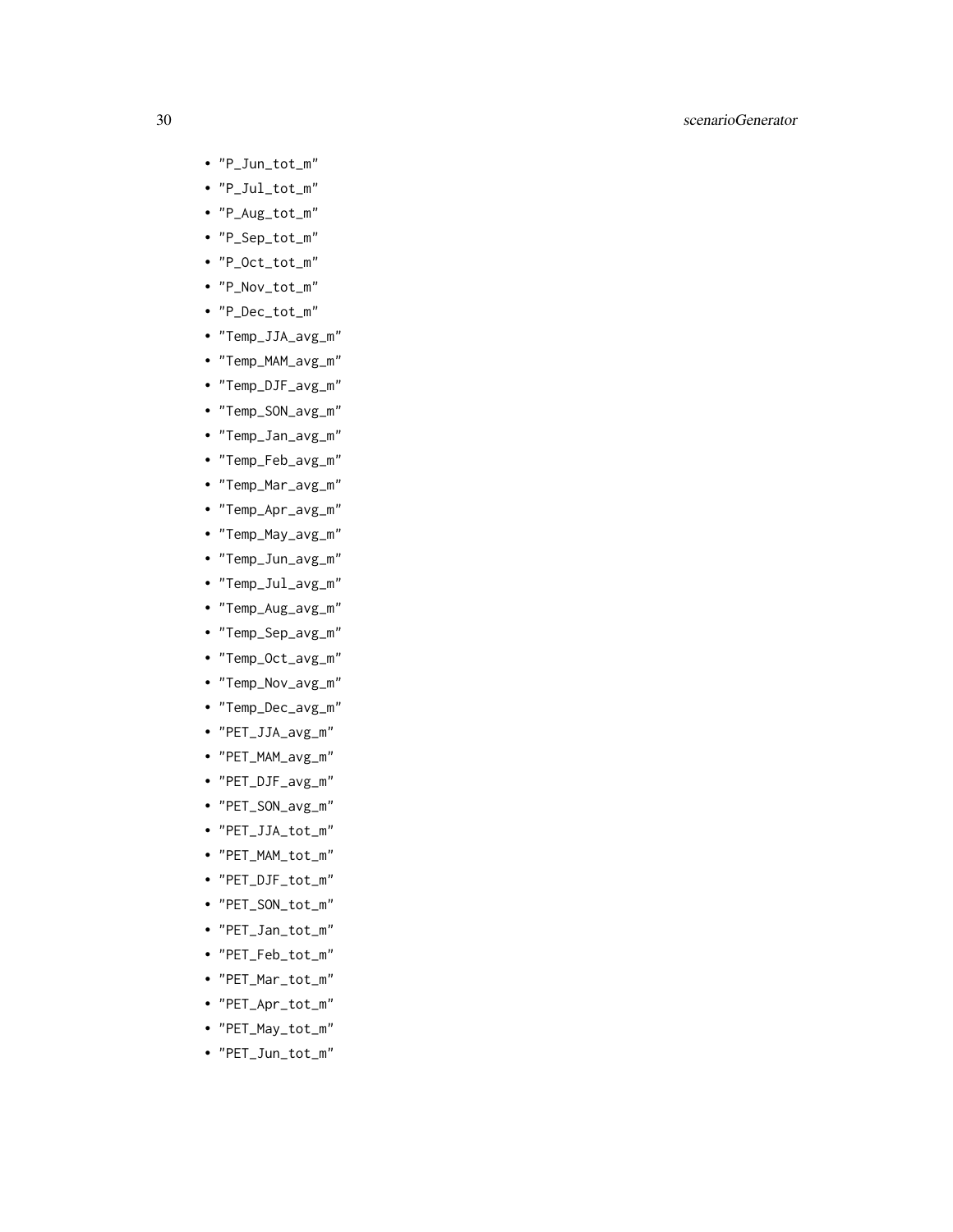- "PET\_Jul\_tot\_m"
- "PET\_Aug\_tot\_m"
- "PET\_Sep\_tot\_m"
- "PET\_Oct\_tot\_m"
- "PET\_Nov\_tot\_m"
- "PET\_Dec\_tot\_m"
- "PET\_Jan\_avg\_m"
- "PET\_Feb\_avg\_m"
- "PET\_Mar\_avg\_m"
- "PET\_Apr\_avg\_m"
- "PET\_May\_avg\_m"
- "PET\_Jun\_avg\_m"
- "PET\_Jul\_avg\_m"
- "PET\_Aug\_avg\_m"
- "PET\_Sep\_avg\_m"
- "PET\_Oct\_avg\_m"
- "PET\_Nov\_avg\_m"
- "PET\_Dec\_avg\_m"
- "PET\_ann\_seasRatio\_m"
- "Radn\_ann\_avg\_m"
- "Radn\_ann\_tot\_m"
- "Radn\_ann\_rng\_m"
- "Radn\_ann\_P5\_m"
- "Radn\_ann\_P95\_m"
- "Radn\_JJA\_avg\_m"
- "Radn\_MAM\_avg\_m"
- "Radn\_DJF\_avg\_m"
- "Radn\_SON\_avg\_m"
- "Radn\_JJA\_tot\_m"
- "Radn\_MAM\_tot\_m"
- "Radn\_DJF\_tot\_m"
- "Radn\_SON\_tot\_m"
- "Radn\_Jan\_tot\_m"
- "Radn\_Feb\_tot\_m"
- "Radn\_Mar\_tot\_m"
- "Radn\_Apr\_tot\_m"
- "Radn\_May\_tot\_m"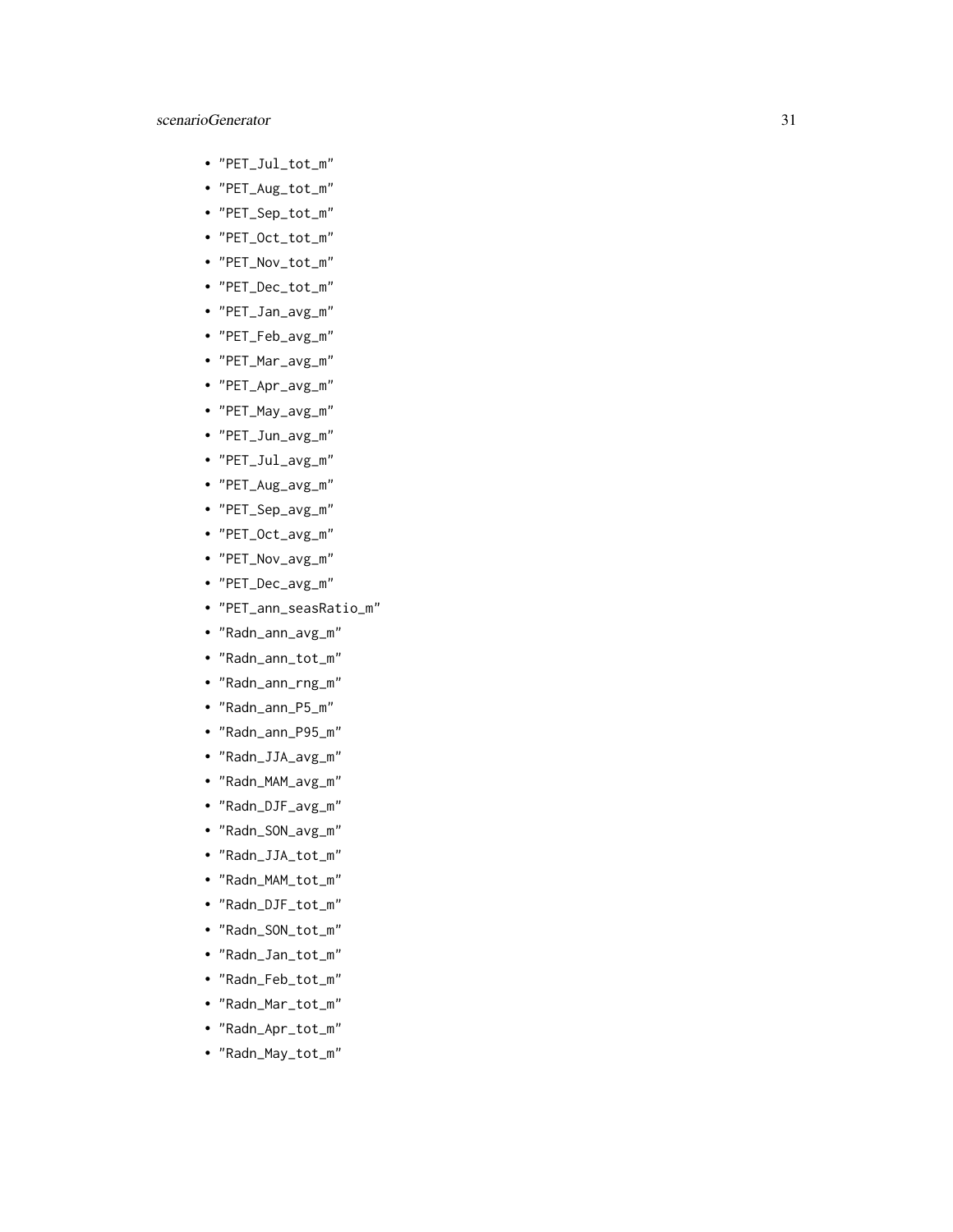#### 32 scenarioGenerator

- "Radn\_Jun\_tot\_m"
- "Radn\_Jul\_tot\_m"
- "Radn\_Aug\_tot\_m"
- "Radn\_Sep\_tot\_m"
- "Radn\_Oct\_tot\_m"
- "Radn\_Nov\_tot\_m"
- "Radn\_Dec\_tot\_m"
- "Radn\_Jan\_avg\_m"
- "Radn\_Feb\_avg\_m"
- "Radn\_Mar\_avg\_m"
- "Radn\_Apr\_avg\_m"
- "Radn\_May\_avg\_m"
- "Radn\_Jun\_avg\_m"
- "Radn\_Jul\_avg\_m"
- "Radn\_Aug\_avg\_m"
- "Radn\_Sep\_avg\_m"
- "Radn\_Oct\_avg\_m"
- "Radn\_Nov\_avg\_m"
- "Radn\_Dec\_avg\_m"
- "Radn\_ann\_seasRatio\_m"

#### Examples

```
library(foreSIGHT) ###Load package
```
data(tankDat)  $\#$ ##Load tank data

```
###Scenario generation arguments
modelTag="Simple-ann"
attPerturb<-c("P_ann_tot_m","Temp_ann_avg_m")
exSpArgs<-list(type = "regGrid",
                samp = c(7, 6),
                bounds = list("P_{ann\_tot_m" = c(0.9, 1.5)),
                                "Temp\_ann\_\,\_\,\_\,\_\,\_\,\_c(-1,4)))
```

```
###Function call
out<-scenarioGenerator(obs=tank_obs,
                 modelTag = modelTag,
                 attPerturb=attPerturb,
                 exSpArgs = exSpArgs,
                  simDirectory="Simulation1")
```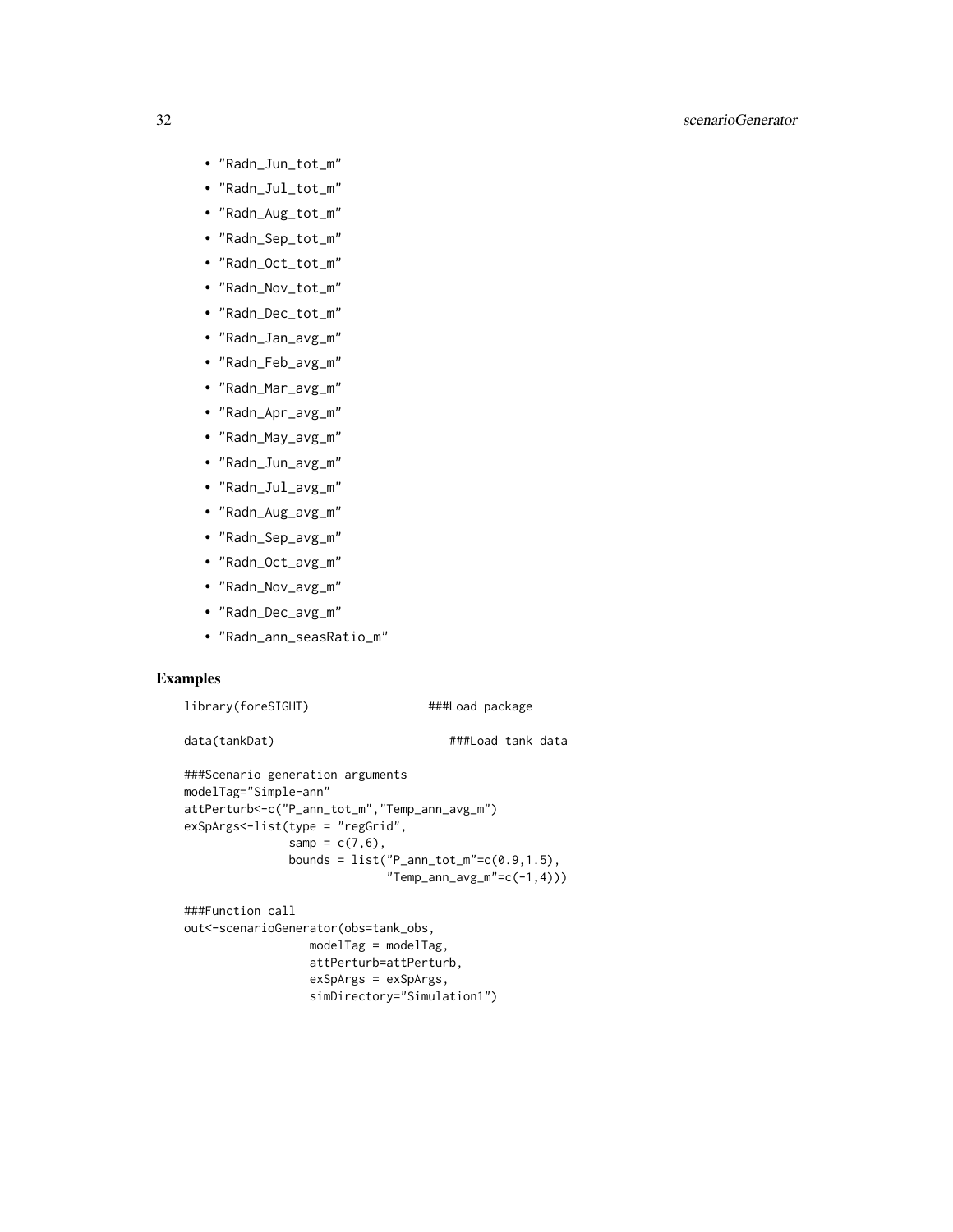<span id="page-32-0"></span>

#### Description

A function to calculate difference performance from simulated tank behaviour

#### Usage

```
tankPerformance(data=NULL,
                      roofArea=50,
                      nPeople=1,
                      tankVol=3000,
      firstFlush=1,
                      write.file=TRUE,
                      fnam="tankperformance.csv")
```
#### Arguments

| data       | A dataframe of observed climate data in the form Year Month Day P Temp. |
|------------|-------------------------------------------------------------------------|
| roofArea   | roof area in m2                                                         |
| nPeople    | number of people using water                                            |
| tankVol    | tank volume in L                                                        |
| firstFlush | first flush depth over roof in mm                                       |
| write.file | logical, write output tank timeseries to file T/F?                      |
| fnam       | string indicating name of file                                          |

```
tankWrapper A demo tank model of the format required for uses in foreSIGHT ex-
                       amples and vignette
```
#### Description

A demo tank model with wrapper to tailor format to foreSIGHT

#### Usage

```
tankWrapper(data=NULL,
            systemArgs=NULL,
            repID=NULL)
```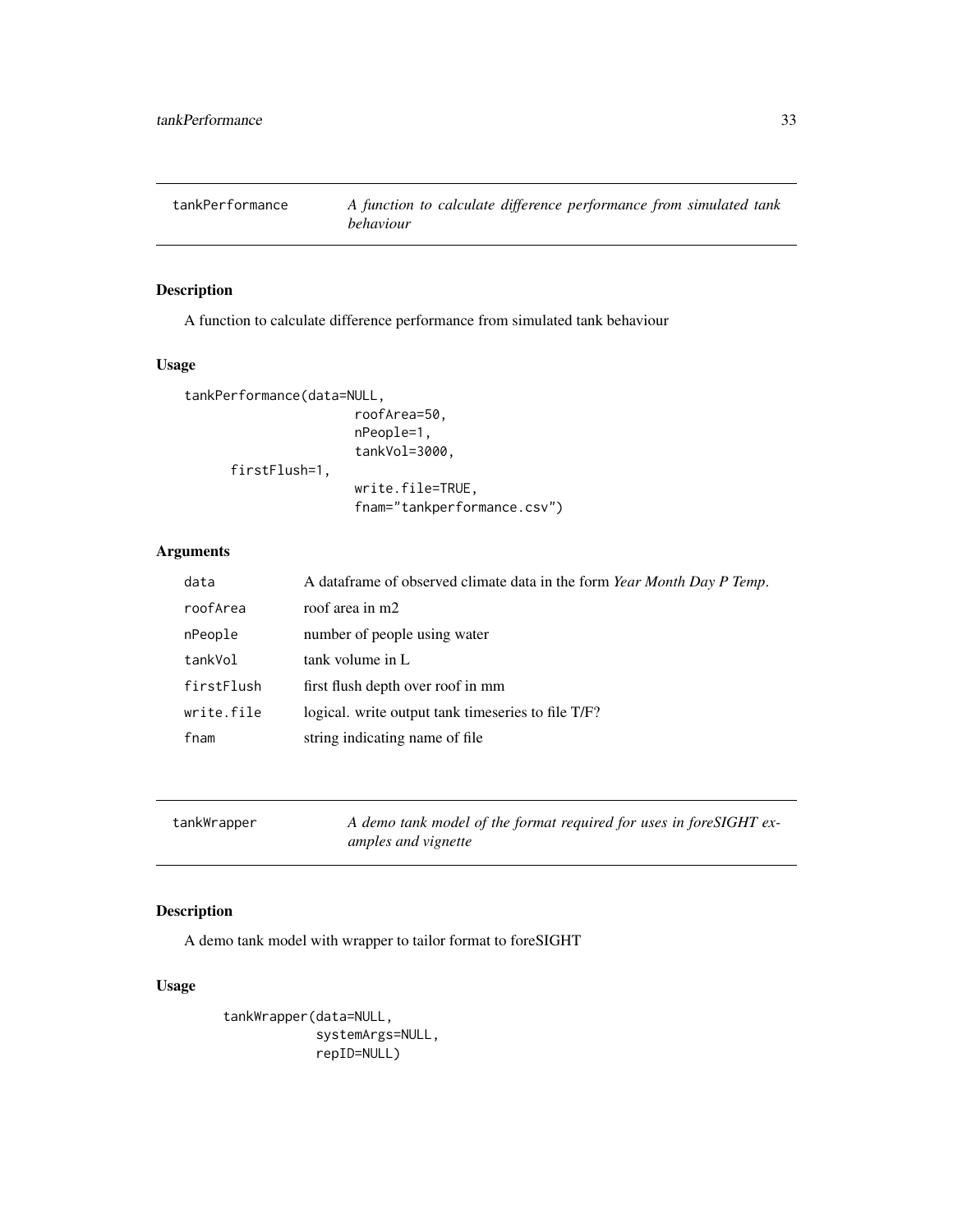#### <span id="page-33-0"></span>Arguments

| data                | A data frame of observed climate data in the form Year Month Day P Temp.                               |                                                                                                                                                                                                                           |  |
|---------------------|--------------------------------------------------------------------------------------------------------|---------------------------------------------------------------------------------------------------------------------------------------------------------------------------------------------------------------------------|--|
| systemArgs<br>repID | a list to control the exposure space creation with the following components:                           |                                                                                                                                                                                                                           |  |
|                     | roofArea roof area in m2                                                                               |                                                                                                                                                                                                                           |  |
|                     | nPeople number of people using water                                                                   |                                                                                                                                                                                                                           |  |
|                     | tankVol tank volume in L                                                                               |                                                                                                                                                                                                                           |  |
|                     | first Flush first flush depth over roof in mm                                                          |                                                                                                                                                                                                                           |  |
|                     | write. file logical. write output tank timeseries to file T/F?<br>from string indicating name of file. |                                                                                                                                                                                                                           |  |
|                     |                                                                                                        | metric string indicating what metric to report: average daily deficit - "avD-<br>eficit", volumetric reliability - "volRel", reliability - "reliability", storage<br>efficiency - "storEff", system efficiency - "sysEff" |  |
|                     | a number that is used of append file names to distiguish between replicates.                           |                                                                                                                                                                                                                           |  |
|                     | tank_obs                                                                                               | Observations for demo tank model examples and vignette                                                                                                                                                                    |  |

#### Description

Dataset of observations for tank model examples

#### Format

A dataframe of observed climate data in the form *Year Month Day P Temp*.

tank\_simpleScale\_plot *Example plot of tank model stress tested using simple scaling*

#### Description

A list of plots displaying the tank model stress tested using simple scaling for use in example of [plotLayers](#page-15-1).

#### Format

tank\_simpleScale\_plot is a list of plots containing

plot static plot of performance

plotEdit editable plot of performance for use in [plotLayers](#page-15-1).

tank\_simple\_scenarios *Simple scaling scenarios for use in tank model example*

#### Description

A list of example simple scaling scenarios